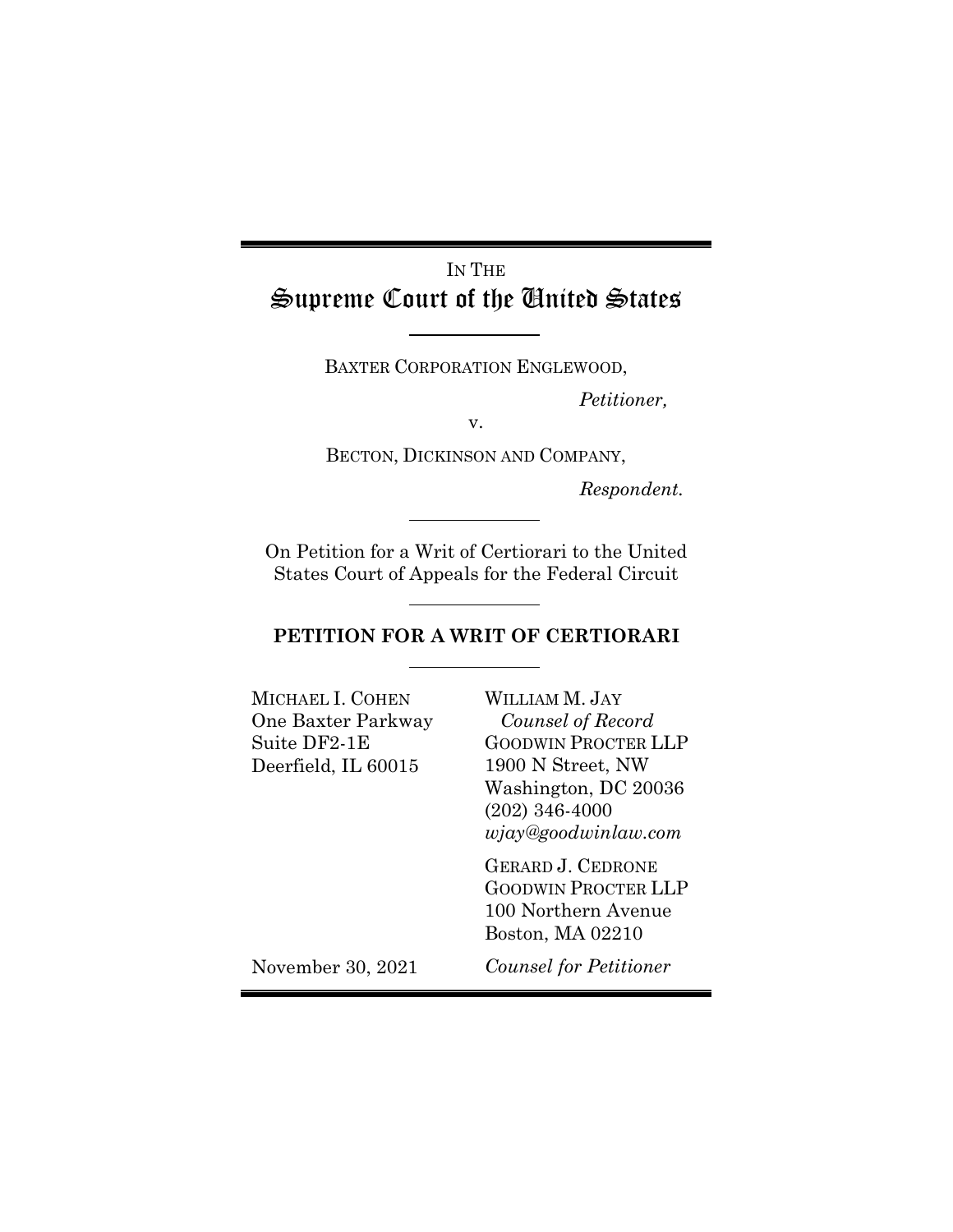#### **QUESTIONS PRESENTED**

A petitioner may challenge an issued patent in an inter partes review (IPR) before the Patent Trial and Appeal Board, an agency tribunal, but "only on the basis of prior art consisting of patents or printed publications." 35 U.S.C. § 311(b). The Federal Circuit reviews the Board's decisions under the standards set out in the Administrative Procedure Act.

The questions presented are:

1. Whether the Federal Circuit's practice of allowing IPR petitioners to rely on evidence other than patents and printed publications, such as expert testimony, to fill in gaps in the prior art violates the plain text of  $\S$  311(b).

2. Whether the Federal Circuit's practice of resolving contested issues of patentability on appeal from Board decisions—rather than remanding those issues for the agency to decide in the first instance violates the "ordinary remand rule."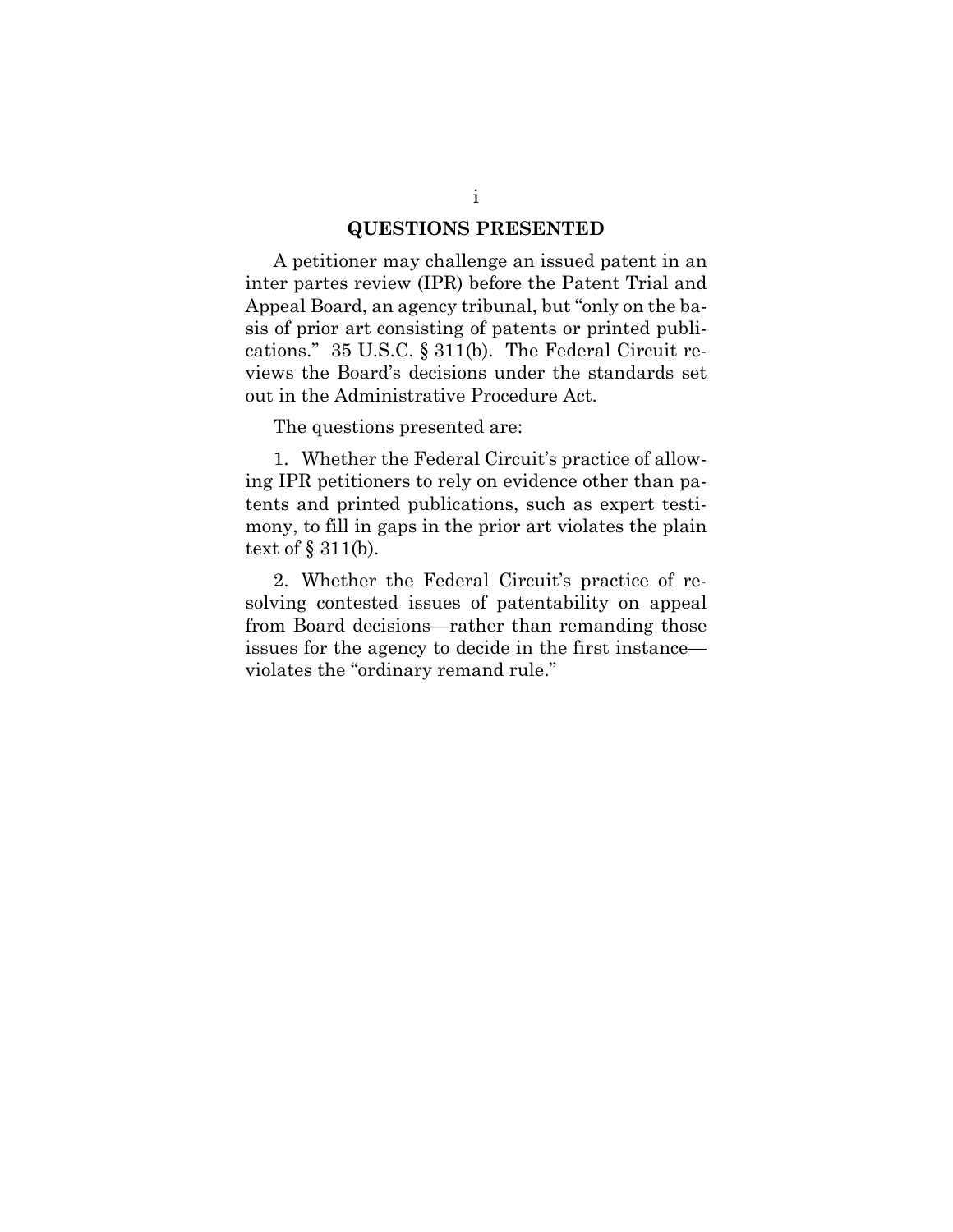#### **RULE 29.6 STATEMENT**

Baxter Corporation Englewood is a wholly owned subsidiary of Baxter International Inc., a publicly traded company. No other publicly held company owns 10% or more of the stock of Baxter Corporation Englewood.

#### **RELATED PROCEEDINGS**

U.S. Court of Appeals for the Federal Circuit:

*Becton, Dickinson & Co.* v. *Baxter Corp. Englewood*, No. 2020-1937 (May 28, 2021, *reh'g denied*, Sept. 1, 2021)

U.S. Patent and Trademark Office, Patent Trial and Appeal Board:

*Becton, Dickinson & Co.* v. *Baxter Corp. Englewood*, No. IPR2019-00119 (April 29, 2020)

U.S. District Court for the Southern District of California:

*Baxter Healthcare Corp.* v. *Becton, Dickinson & Co.*, No. 3:17-cv-02186 (stayed pending inter partes review May 29, 2019)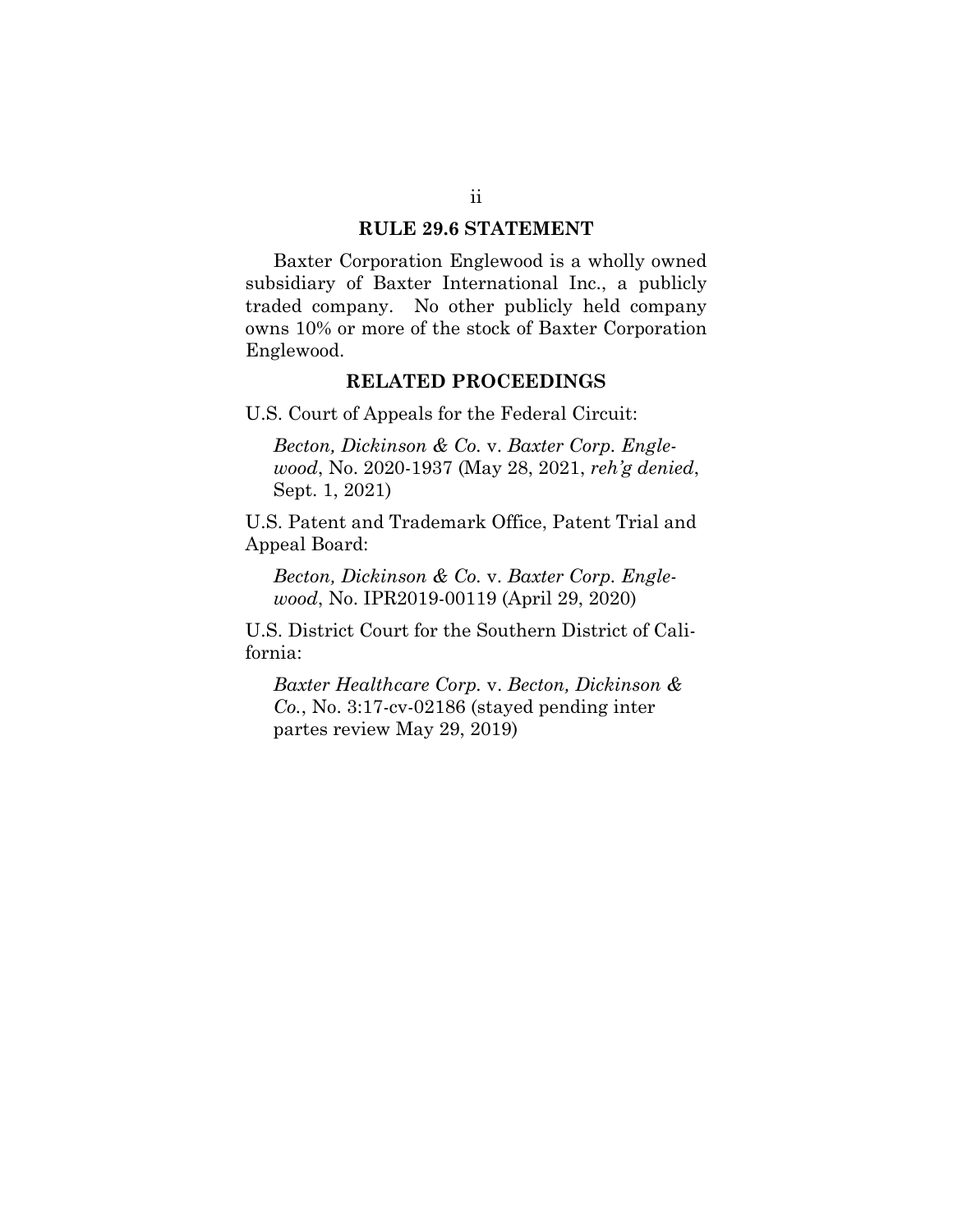# **TABLE OF CONTENTS**

| А. | Baxter invents a novel telepharmacy                                                                                                                       |
|----|-----------------------------------------------------------------------------------------------------------------------------------------------------------|
| В. | Becton seeks inter partes review, but<br>the Patent Trial and Appeal Board                                                                                |
| C. | The Federal Circuit allows Becton to<br>supplement the published prior art<br>with expert testimony and resolves<br>contested issues of patentability for |
|    | Reasons for Granting the Writ 13                                                                                                                          |
| I. | The Federal Circuit is persistently<br>disregarding an important statutory<br>limitation on IPR proceedings. 14                                           |
|    | A. Congress created a special rule for<br>IPRs under which challengers may<br>rely only on "patents and printed"                                          |
|    | B. The Federal Circuit routinely allows<br>challengers to rely on expert<br>evidence to fill in gaps in "patents"<br>and printed publications."17         |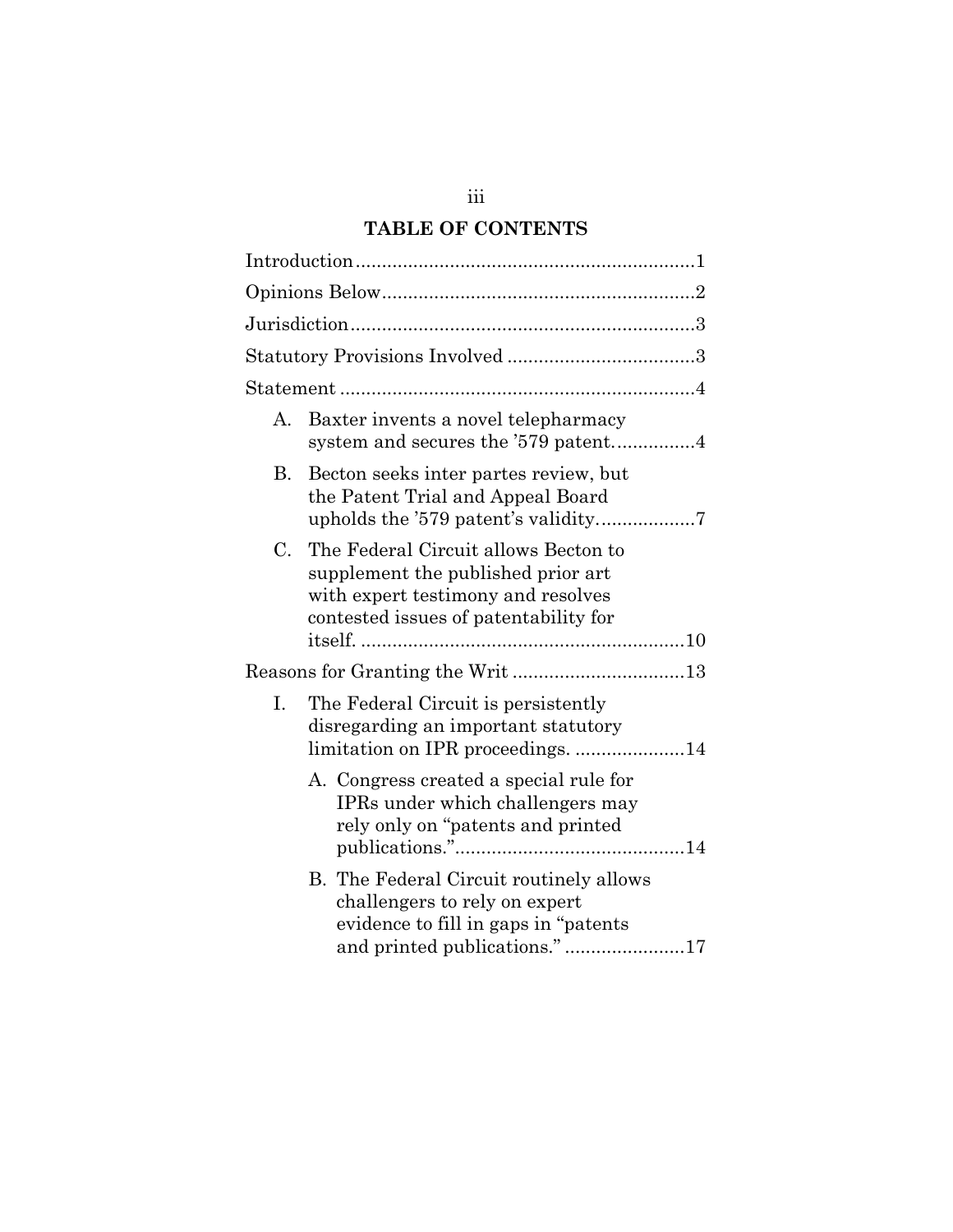| C. The Federal Circuit's persistent<br>violation of $\S 311(b)$ warrants this                                                   |                                  |
|---------------------------------------------------------------------------------------------------------------------------------|----------------------------------|
| The Federal Circuit is persistently<br>П.<br>failing to follow the "ordinary remand"<br>rule" in appeals of inter partes review |                                  |
| A. The PTO is subject to the same<br>rules of agency review as any other                                                        |                                  |
| B. The "ordinary remand rule" applies<br>to Federal Circuit appeals from                                                        |                                  |
| C. The Federal Circuit is consistently<br>failing to follow the ordinary                                                        |                                  |
| D. The Federal Circuit's approach                                                                                               | warrants the Court's attention33 |
|                                                                                                                                 |                                  |
| Appendix A: Opinion of the U.S. Court of Ap-<br>peals for the Federal Circuit (May 28,                                          |                                  |
| Appendix B: Final Written Decision of the Pa-<br>tent Trial and Appeal Board (Apr. 29, 2020)21a                                 |                                  |
| Appendix C: Order of the U.S. Court of Ap-<br>peals for the Federal Circuit Denying Re-                                         |                                  |

iv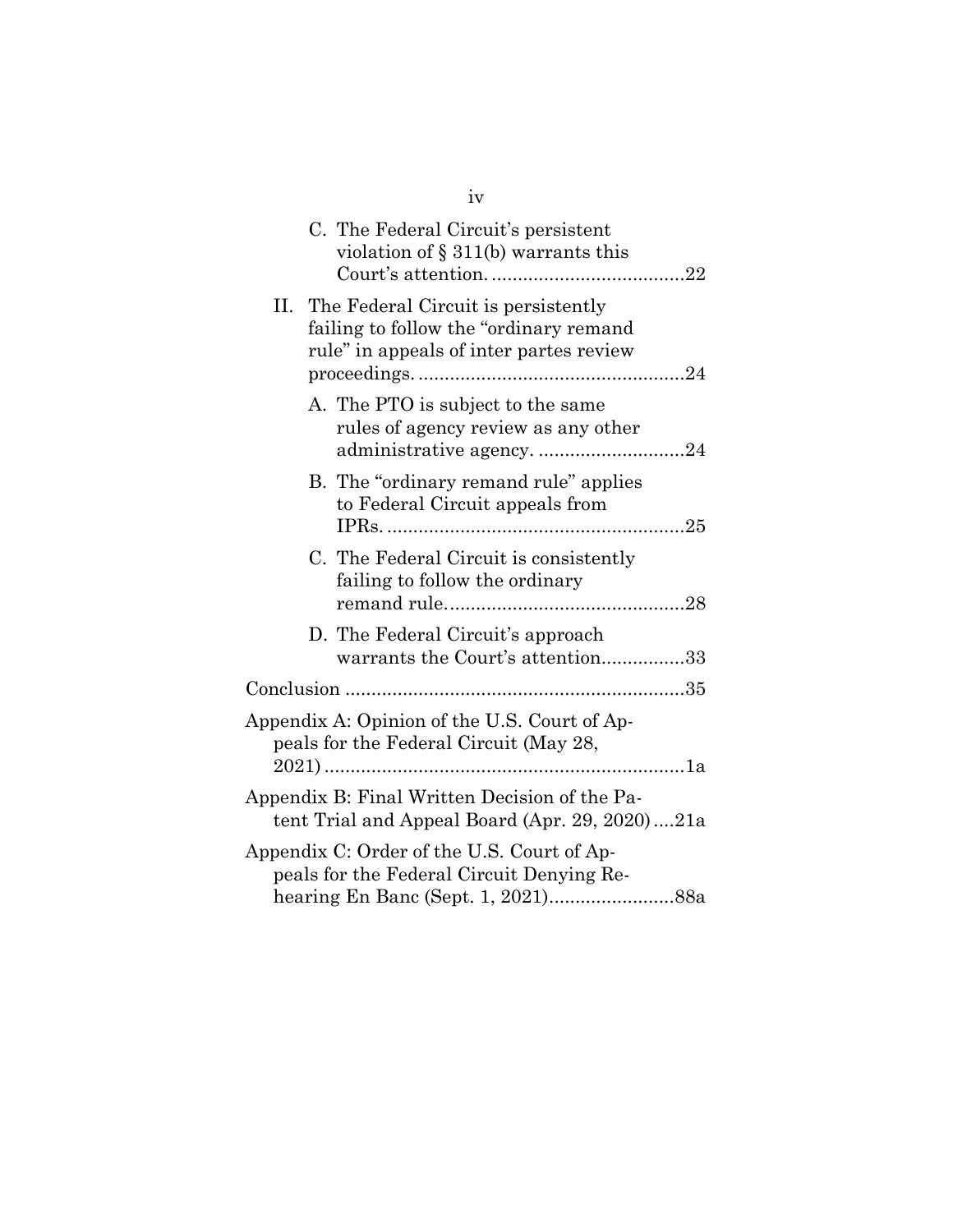## **TABLE OF AUTHORITIES**

| In re Aoyama,<br>656 F.3d 1293 (Fed. Cir. 2011) 32                                    |
|---------------------------------------------------------------------------------------|
| $B/E$ Aerospace, Inc. v. C&D Zodiac,<br>Inc.,                                         |
| Brenner v. Manson,                                                                    |
| Canfield Scientific, Inc. v. Melanoscan,<br>LLC,<br>987 F.3d 1375 (Fed. Cir. 2021) 31 |
| In re Comiskey,<br>554 F.3d 967 (Fed. Cir. 2009) 32                                   |
| Corning v. Fast Felt Corp.,<br>873 F.3d 896 (Fed. Cir. 2017) 30, 31                   |
| Cuozzo Speed Technologies, LLC v. Lee,                                                |
| Department of Homeland Security v.<br>Regents of the University of<br>California,     |
| Dickinson v. Zurko,                                                                   |
| Dome Patent L.P. v. Lee,                                                              |
| Droplets, Inc. v. E*Trade Bank,                                                       |
| Fed. Power Comm'n v. Idaho Power Co.,                                                 |

v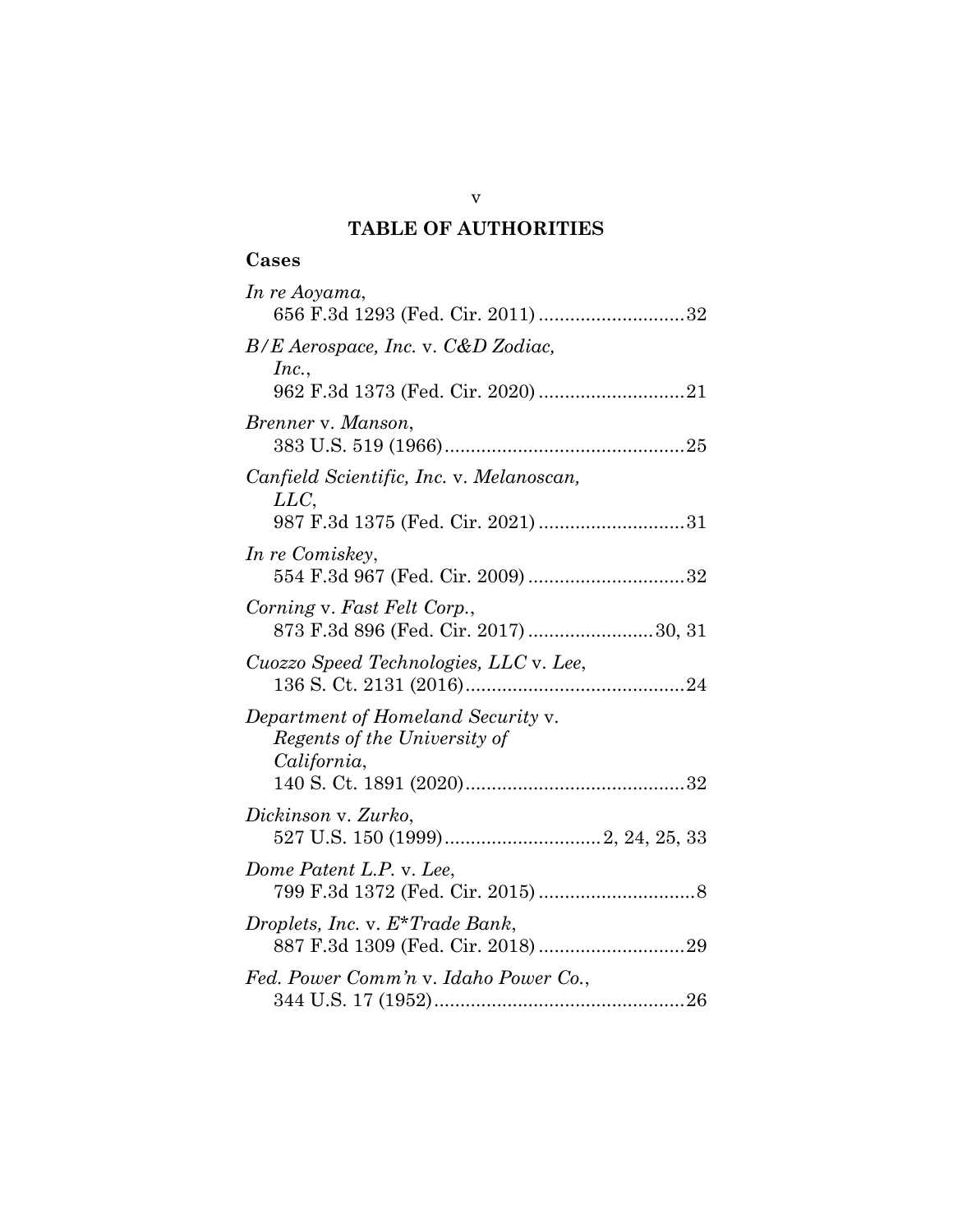| Festo Corp. v. Shoketsu Kinzoku Kogyo<br>Kabushiki Co.,                                       |
|-----------------------------------------------------------------------------------------------|
| Fla. Power & Light Co. v. Lorion,                                                             |
| Gonzales v. Thomas,<br>547 U.S. 183 (2006) (per curiam)  26, 27, 28                           |
| Graham v. John Deere Co. of Kansas<br>City,                                                   |
| In re Hodges,<br>882 F.3d 1107 (Fed. Cir. 2018) 31                                            |
| <i>INS</i> v. <i>Orlando Ventura</i> ,                                                        |
| Koninklijke Philips N.V. v. Google LLC,                                                       |
| KSR Int'l Co. v. Teleflex Inc.,                                                               |
| Negusie v. Holder,                                                                            |
| PlaSmart, Inc. v. Kappos,<br>482 Fed. Appx. 568 (Fed. Cir. 2012)31                            |
| Randall Mfg. v. Rea,<br>733 F.3d 1355 (Fed. Cir. 2013)  12, 21                                |
| Regents of the University of Minnesota<br>v. LSI Corp.,<br>926 F.3d 1327 (Fed. Cir. 2019)  15 |
| SEC v. Chenery Corp.,                                                                         |
|                                                                                               |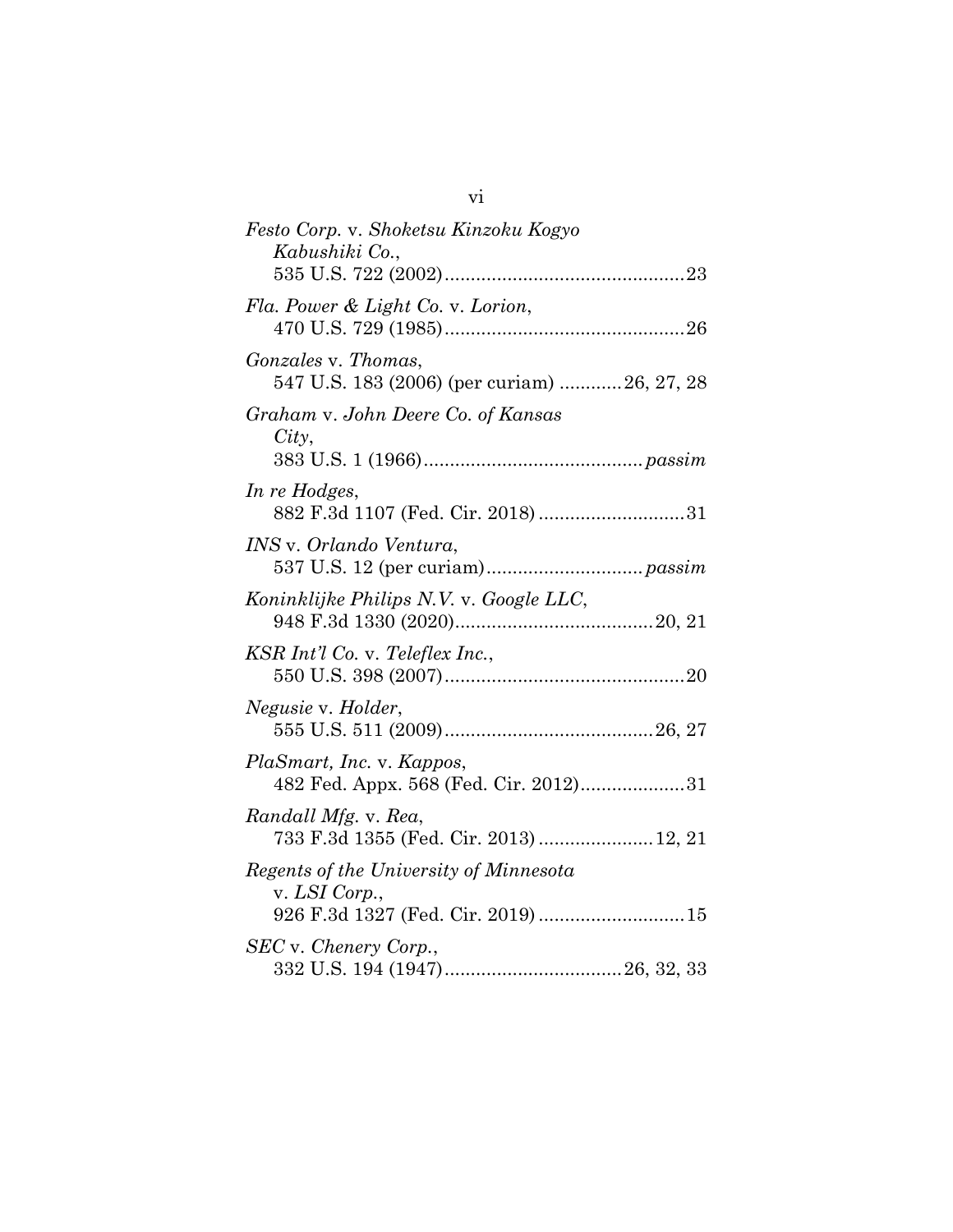| vii                                                                           |  |
|-------------------------------------------------------------------------------|--|
| Stone & Webster Construction, Inc. v.<br>U.S. Dep't of Labor,                 |  |
| Thryv, Inc. v. Click-to-Call<br><i>Technologies, LP,</i>                      |  |
| <b>Statutes</b>                                                               |  |
|                                                                               |  |
| 35 U.S.C.:                                                                    |  |
|                                                                               |  |
|                                                                               |  |
|                                                                               |  |
|                                                                               |  |
|                                                                               |  |
|                                                                               |  |
|                                                                               |  |
|                                                                               |  |
|                                                                               |  |
|                                                                               |  |
|                                                                               |  |
|                                                                               |  |
|                                                                               |  |
| Leahy-Smith America Invents Act, Pub.<br>L. No. 112-29, 125 Stat. 284 (2011): |  |
|                                                                               |  |
|                                                                               |  |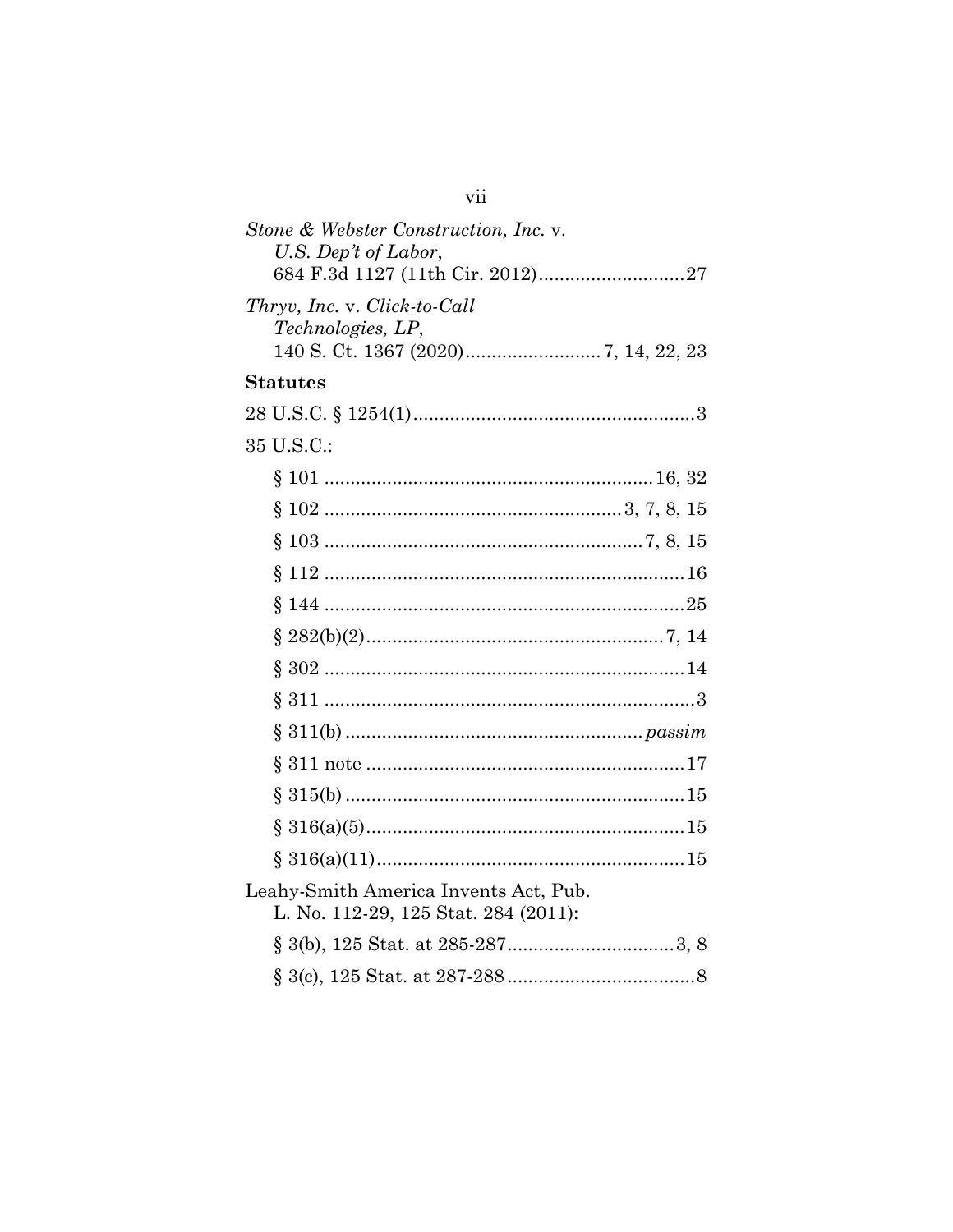| Regulations                                                                                                             |  |
|-------------------------------------------------------------------------------------------------------------------------|--|
|                                                                                                                         |  |
|                                                                                                                         |  |
|                                                                                                                         |  |
| 77 Fed. Reg. 48,680, 48,680 (Aug. 14,                                                                                   |  |
| Legislative Materials                                                                                                   |  |
|                                                                                                                         |  |
| <b>Other Authorities</b>                                                                                                |  |
| Christopher J. Walker, The Ordinary<br>Remand Rule and the Judicial<br><i>Toolbox for Agency Dialogue, 82 Geo.</i>      |  |
| Manual of Patent Examining Procedure<br>$\S 2151$ , <i>available at https://www.</i><br>uspto.gov/web/offices/pac/mpep/ |  |

viii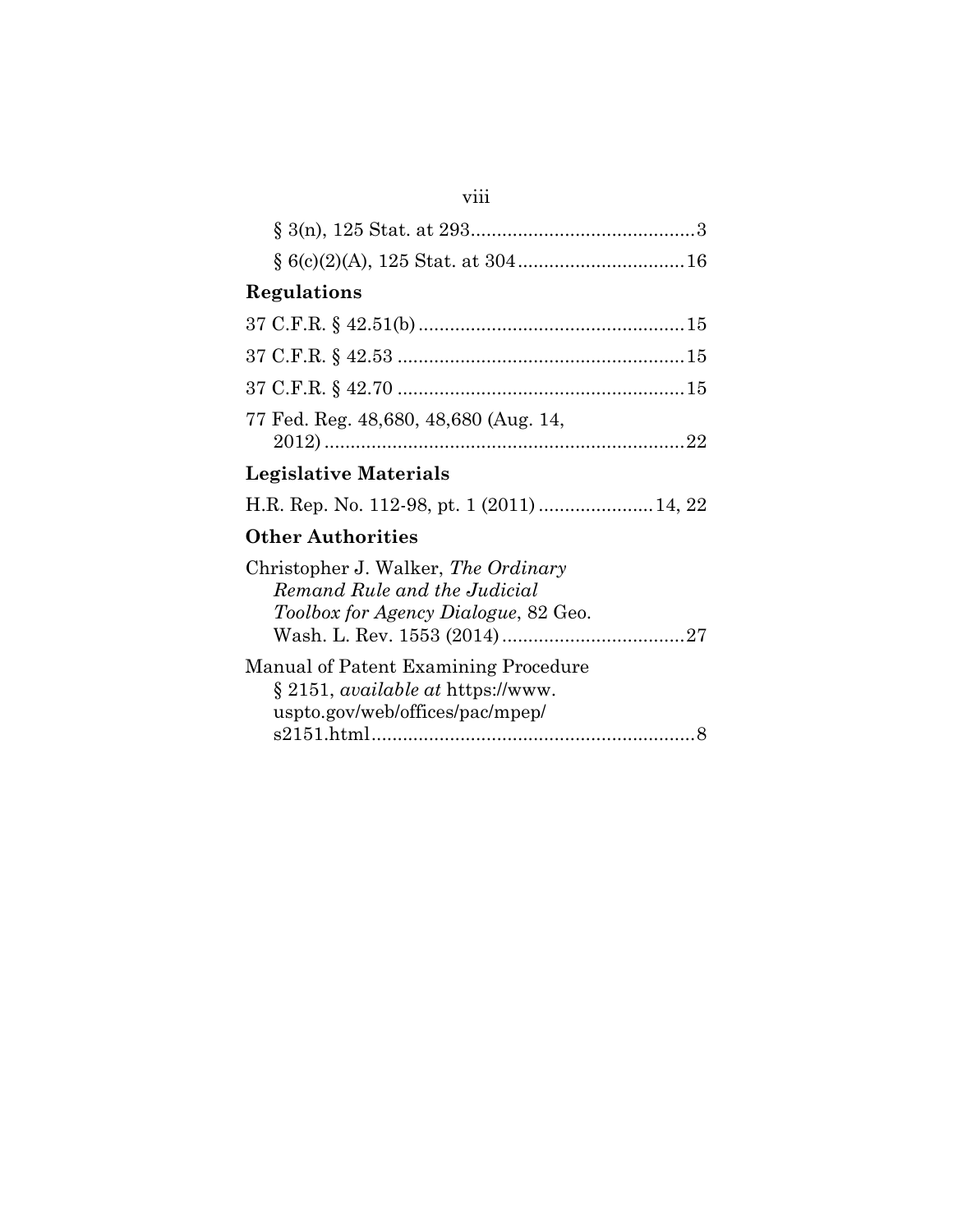Baxter Corporation Englewood (Baxter) respectfully petitions for a writ of certiorari to review the judgment of the United States Court of Appeals for the Federal Circuit.

#### **INTRODUCTION**

<span id="page-9-0"></span>The appeal in this case was supposed to be a limited review of a limited agency decision. But the Federal Circuit, repeating two errors it has made multiple times, broke through both sets of guardrails to invalidate a patent that the agency had upheld.

<span id="page-9-1"></span>First, the Federal Circuit once again disregarded a key statutory constraint on agency re-review of an issued patent. This case involves an inter partes review—a streamlined proceeding in which the Patent Trial and Appeal Board (Board or PTAB) can cancel an issued patent if it finds the invention obvious, or otherwise not novel, in light of the "prior art." But Congress has specified that an IPR decision can cancel a patent "only" based on a specific *subset* of the prior art: "prior art consisting of patents and printed publications." 35 U.S.C. § 311(b). That limitation is important, because IPRs involve little discovery and no live testimony; they must be based on *written* "prior art" whose content is incontrovertible. Yet the Federal Circuit regularly disregards that limitation and rests its decision on other sources, such as oral testimony; it has expressly held that the same rule applies to a case is in district court, where there is no statutory limit, and to an IPR, where there is. The Federal Circuit may think the distinction does not matter, but Congress plainly did. And the cost of disregarding the statute is the cancellation of innovative patents that no written prior art can show to be invalid.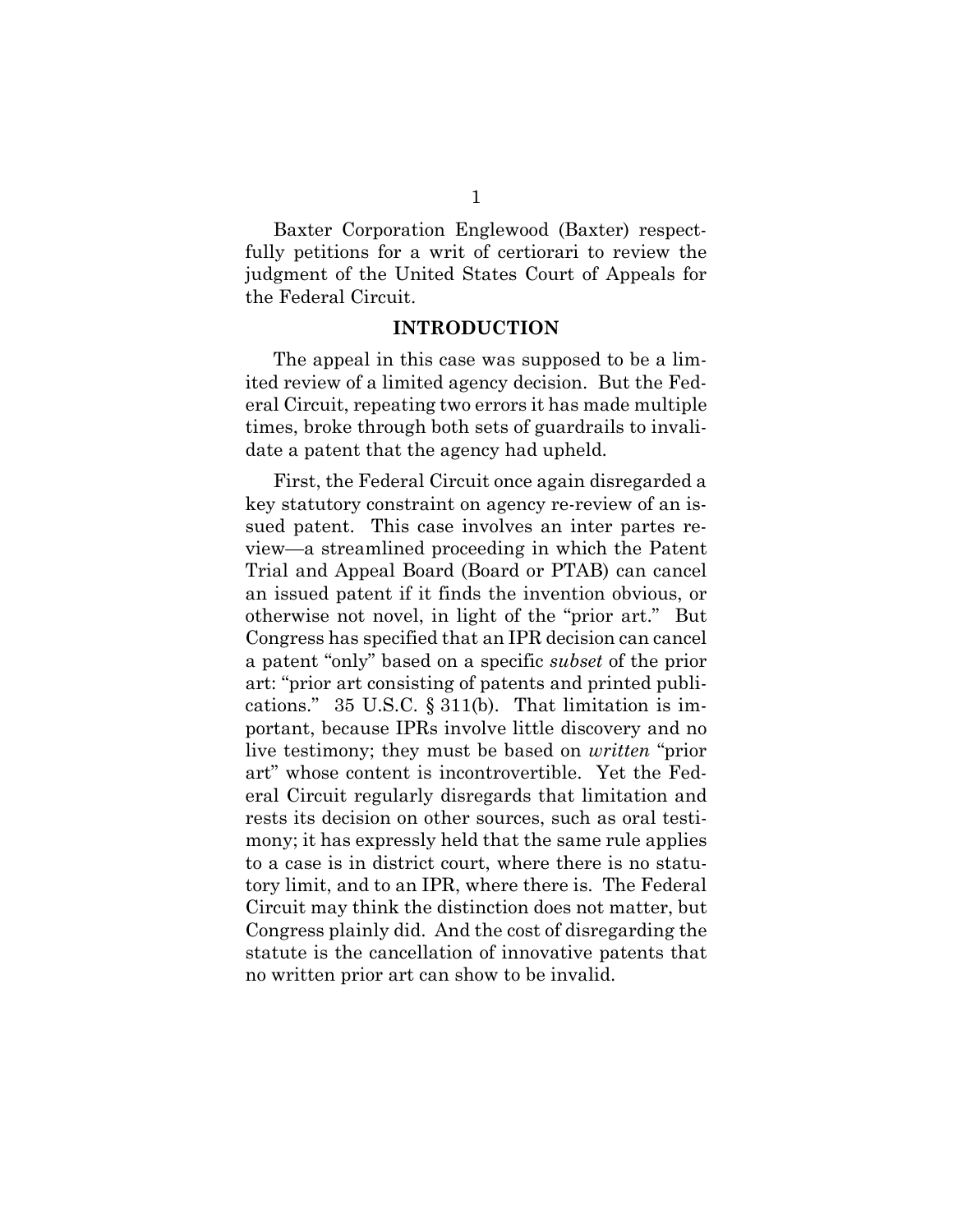Second, the Federal Circuit also disregarded an important limitation that governs all appellate review of agency adjudications. Rather than remand to allow the Board to decide whether the patent must be cancelled, the court decided that question for itself. It reversed without remand, and it did so by reaching questions the agency had not. That is exactly the opposite of what this Court has called the "ordinary remand rule." In other courts, the case would be sent back to the agency to decide unresolved issues; in the Federal Circuit, the Board gets no such respect, and the court resolves contested issues of patentability itself. This Court has previously had to caution the Federal Circuit that it must review the Board's decisions as any federal court reviews the decisions of any federal agency. *See, e.g.*, *Dickinson* v. *Zurko*, 527 U.S. 150 (1999). It is time to repeat the admonition.

<span id="page-10-1"></span>This case affords the opportunity to correct both erroneous lines of Federal Circuit precedent. Without this Court's intervention, those practices will continue. Left unchecked, the Federal Circuit's approach threatens the excessive invalidation of properly issued patents—creating uncertainty for patentees and the public and discouraging innovation and investment. The Court should grant the petition.

#### **OPINIONS BELOW**

<span id="page-10-0"></span>The decision of the court of appeals (Pet. App. 1a-20a) is reported at 998 F.3d 1337. The final written decision of the Patent Trial and Appeal Board (Pet. App. 21a-87a) is unreported; it is available at 2019 WL 1979703.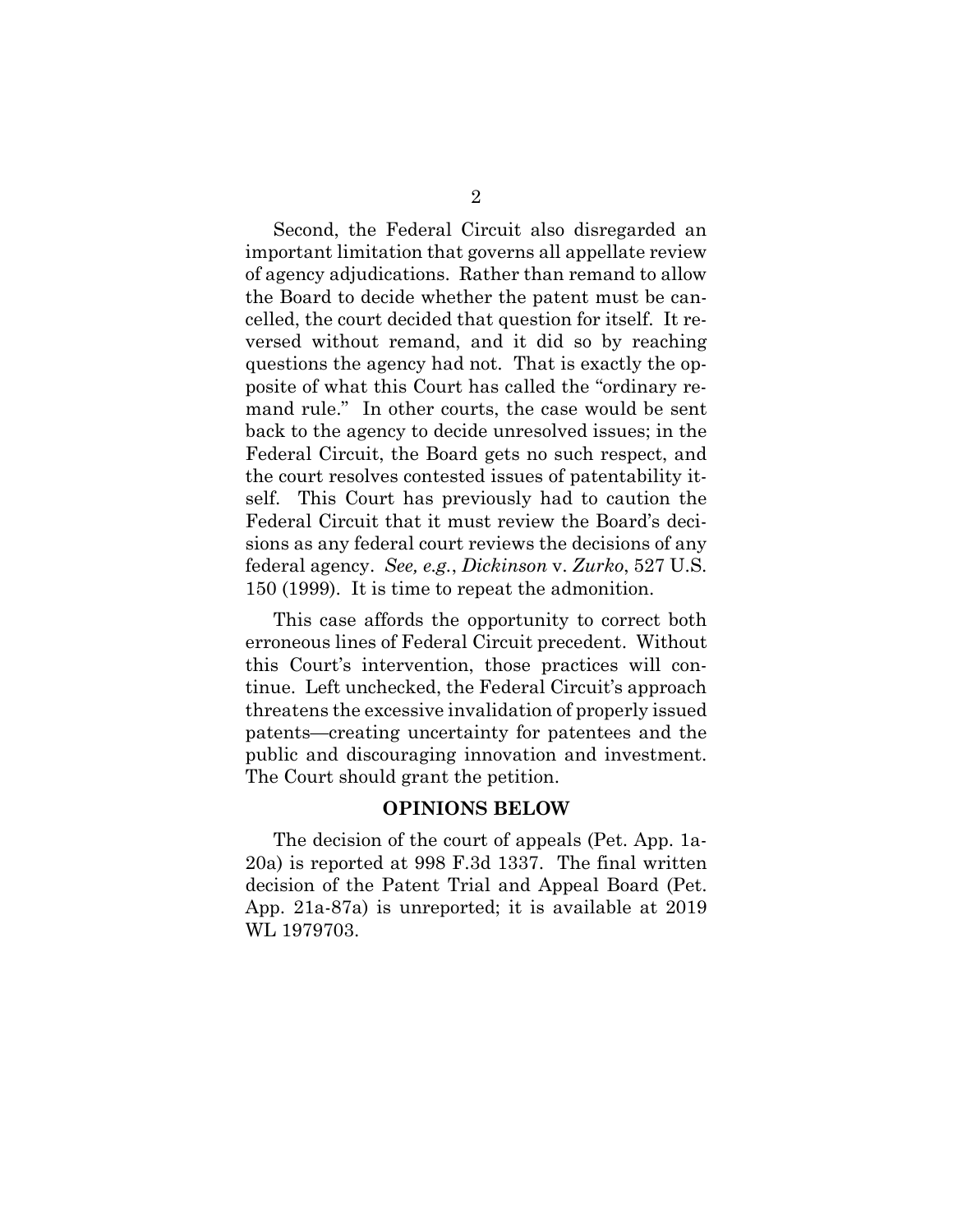#### <span id="page-11-2"></span>**JURISDICTION**

<span id="page-11-0"></span>The Federal Circuit entered judgment on May 28, 2021. A petition for rehearing was denied on September 1, 2021 (Pet. App. 88a-89a). The jurisdiction of this Court is invoked under 28 U.S.C. § 1254(1).

#### <span id="page-11-4"></span>**STATUTORY PROVISIONS INVOLVED**

<span id="page-11-1"></span>The text of 35 U.S.C. § 311 provides, in relevant part:

#### **§311. Inter partes review**

\* \* \*

(b) SCOPE.—A petitioner in an inter partes review may request to cancel as unpatentable 1 or more claims of a patent only on a ground that could be raised under section 102 or 103 and only on the basis of prior art consisting of patents or printed publications.

\* \* \*

The pre-AIA<sup>[1](#page-11-7)</sup> text of 35 U.S.C. § 102 provided, in relevant part:

## **§102. Conditions for patentability; novelty and loss of right to patent**

<span id="page-11-6"></span><span id="page-11-5"></span>A person shall be entitled to a patent unless—

<span id="page-11-7"></span><span id="page-11-3"></span><sup>1</sup> Section 102 was amended by the Leahy-Smith America Invents Act (AIA), Pub. L. No. 112-29, § 3(b), 125 Stat. 284, 285-287 (2011). Because Baxter filed the relevant patent application before the AIA's effective date, the validity of Baxter's patent is evaluated under the pre-AIA version. *See* AIA § 3(n), 125 Stat. at 293. As explained in greater detail below, the amendments to § 102 have no bearing on the questions presented. *See infra*, at 8 n.3.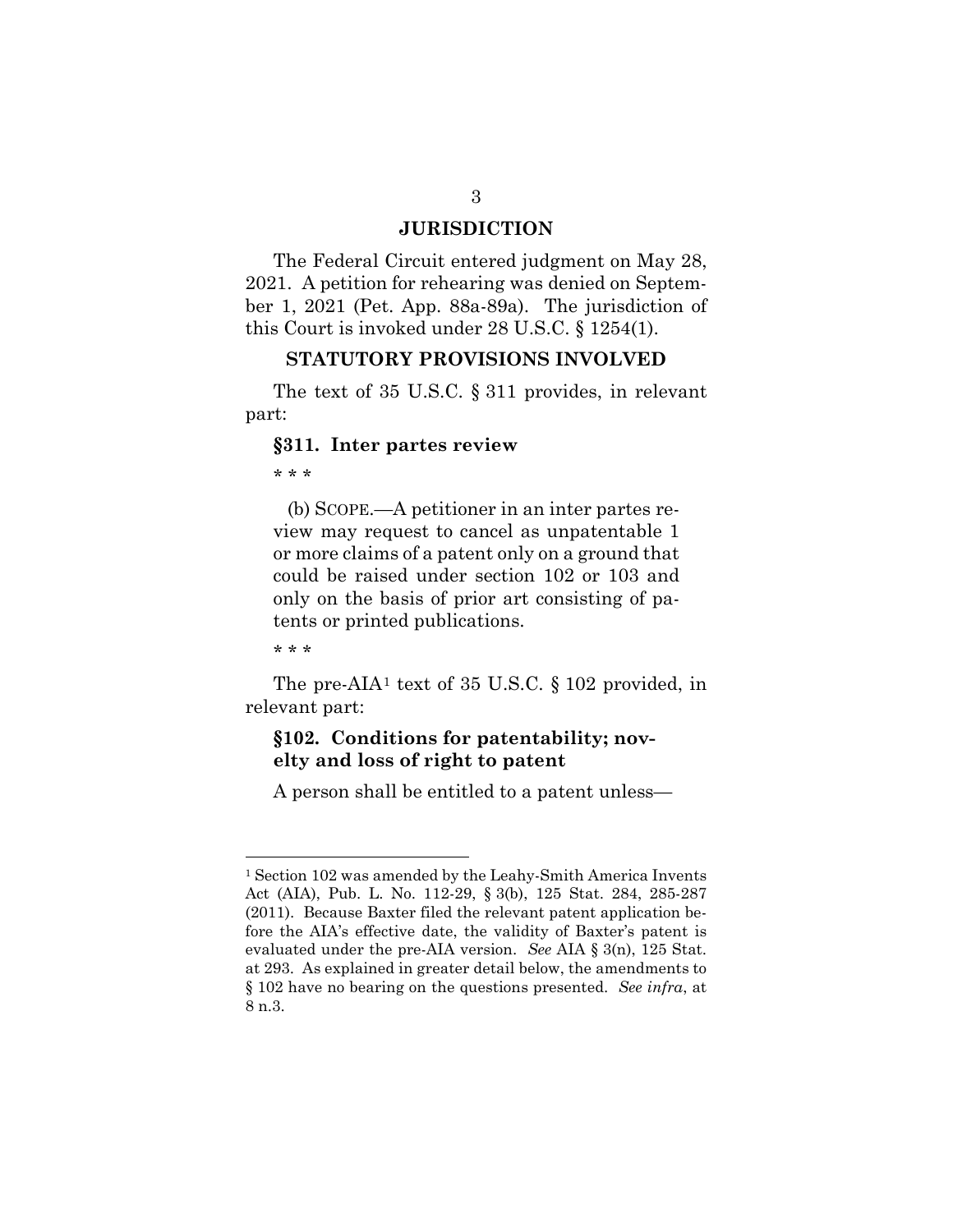(a) the invention was known or used by others in this country, or patented or described in a printed publication in this or a foreign country, before the invention thereof by the applicant for patent, or

(b) the invention was patented or described in a printed publication in this or a foreign country or in public use or on sale in this country, more than one year prior to the date of the application for patent in the United States \* \* \* .

#### **STATEMENT**

### <span id="page-12-1"></span><span id="page-12-0"></span>**A. Baxter invents a novel telepharmacy system and secures the '579 patent.**

Preparing doses of medication at a pharmacy allows little room for error. That is especially true at the dedicated pharmacy in a medical facility like a hospital, which fills orders for medications that will be administered directly to patients. For instance, some medications are stored in concentrated or powdered form; preparing a dose for injection or intravenous administration requires "reconstituting" the medication by adding the correct amount of diluent.

Yet several aspects of the process "are susceptible to miscommunication or loss of information." C.A. App. 80 (col. 1, ll. 38-39). One source of error relates to the method that many pharmacies have traditionally used to keep track of incoming orders: printed labels. *Id.* (col. 1, ll. 42-53). Paper labels often "lack detailed preparation steps," requiring a pharmacy technician either to rely on his or her memory or to hunt for the right instructions for preparing a particular medication. *Id.* (col. 1, ll. 52-56). Physical labels are also prone to loss or damage. *Id.* (col. 1, l. 59).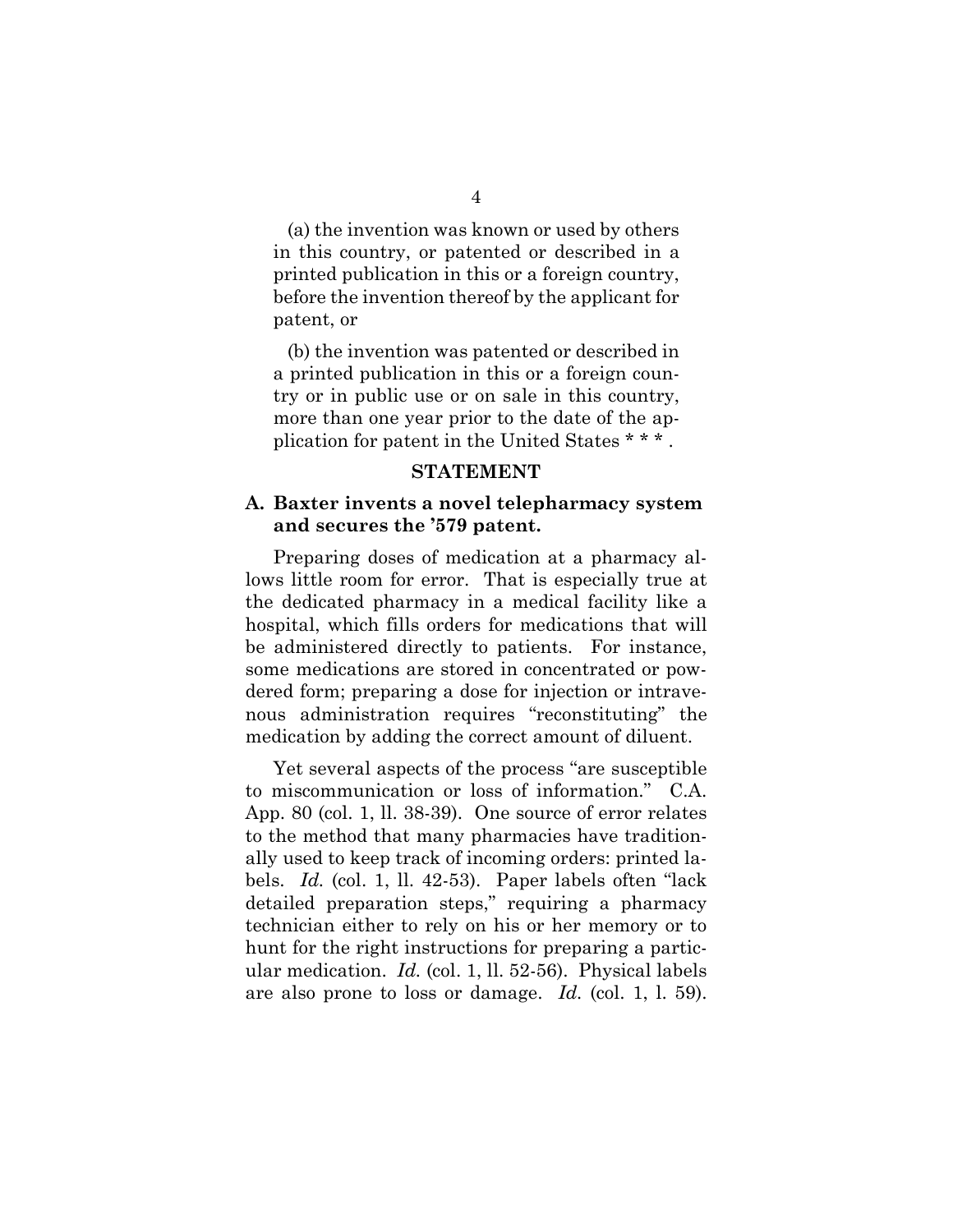Another source of error relates to the supervision of pharmacy technicians. Although a pharmacist must approve the filling of each drug order, many jurisdictions allow nonpharmacists to perform basic pharmacy functions under a pharmacist's supervision. *See*  C.A. App. 2984-2985. But because it is often impractical for a pharmacist to watch each step in a technician's process live, supervising pharmacists have historically reviewed technicians' work after the fact which is less reliable as a method of verification. *See*  C.A. App. 2985-2987.

Baxter invented a novel telepharmacy system that avoids these problems.[2](#page-13-0) Its invention consists of several interconnected parts, including an "order processing server" that receives medication orders, a "dose preparation station" that gives the technician "a set of steps to fill [each] drug order," and a communication relay that captures relevant data and sends it "to a remote site for review and approval by a pharmacist." C.A. App. 65. This system improved upon the existing technology in two important ways. First, Baxter's system provides step-by-step instructions for filling a dose order and allows a technician to highlight a single step to receive more detailed information about that step. C.A. App. 87 (col. 15, l. 58 to col. 16, l. 3).Second, Baxter's system requires that *each step* of a technician's work be verified as properly completed before the operator may continue: "At any point, if a task performed in one of the steps is not verified as being correct, the operator is prevented

<span id="page-13-0"></span><sup>2</sup> Baxter was previously known as Baxa Corporation. In 2011, it was acquired by Baxter International Inc. and renamed Baxter Corporation Englewood.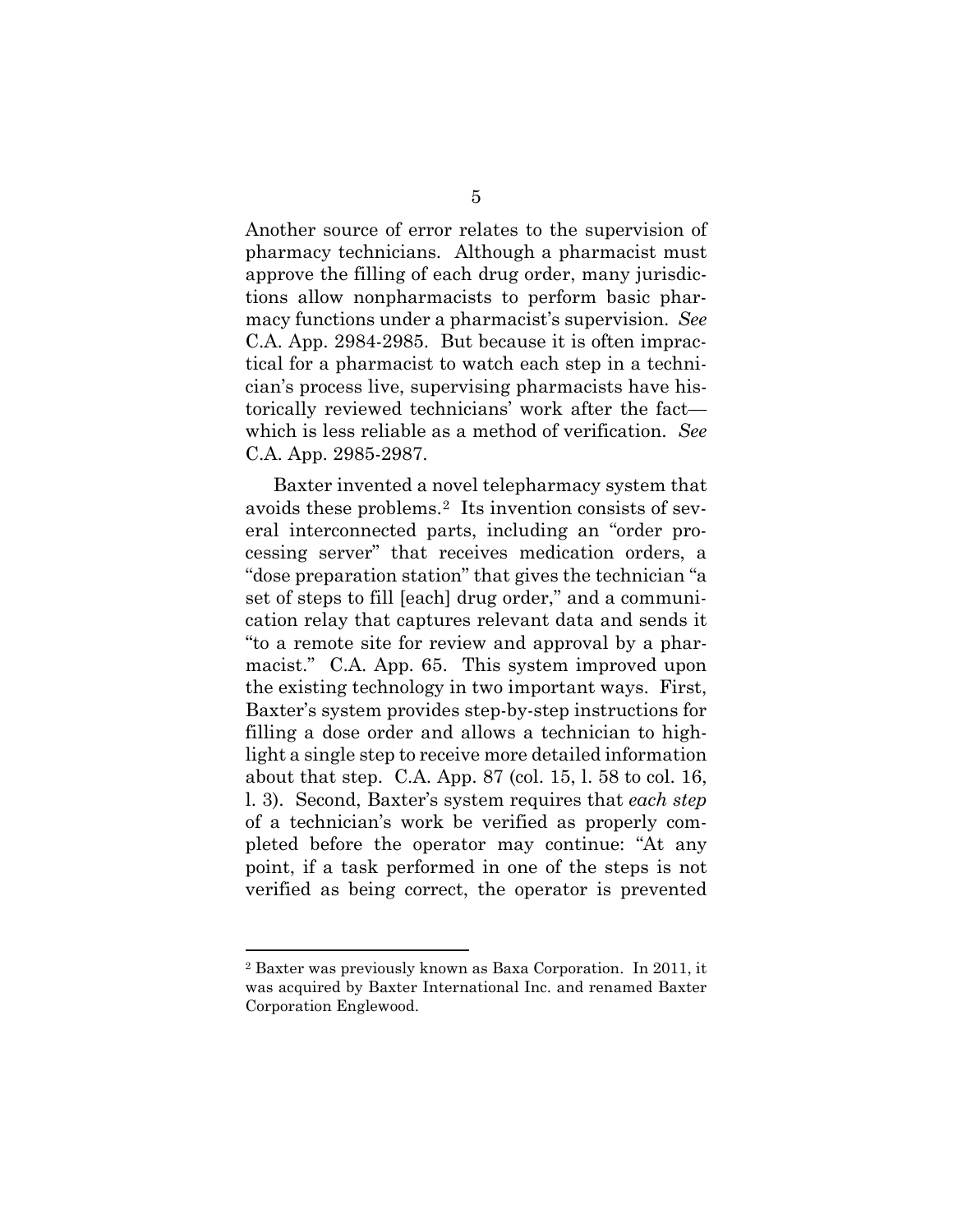from going onto the next step and the dose is not prepared." C.A. App. 88 (col. 18, ll. 25-27).

Baxter applied for a patent on its invention in 2008, and the U.S. Patent and Trademark Office (PTO) issued U.S. Patent No. 8,554,579 ('579 patent) in 2013. *See* C.A. App. 65. The patent contains 22 claims directed to Baxter's invention. Claim 8 is illustrative; it covers "[a] system for preparing and managing patient-specific dose orders" that incorporates "a dose preparation station" with the two innovative features discussed above. Pet. App. 19a-20a. In particular, claim 8 states that "the dose preparation station includ[es] an interactive screen that includes prompts that can be highlighted by an operator to receive additional information relative to one particular step" in the process. Pet. App. 20a. The claim further states that "each of the steps must be verified as being properly completed before the operator can continue with the other steps of [the] drug preparation process." *Id.* The parties and the court below have referred to these two claim elements as the "highlighting" and "verification" limitations, respectively.

Since 2008, Baxter has sold its patented invention under the commercial name DoseEdge. C.A. App. 3166. The DoseEdge system has been installed in hundreds of locations, winning praise for its contributions to patient safety. C.A. App. 3045-3047, 3166.

Respondent Becton, Dickinson and Company competes with Baxter and has its own product line for medication and supply management, which it marketed as "Cato." That product line infringes Baxter's intellectual property, including the '579 patent, and Baxter has sued Becton for patent infringement in the Southern District of California.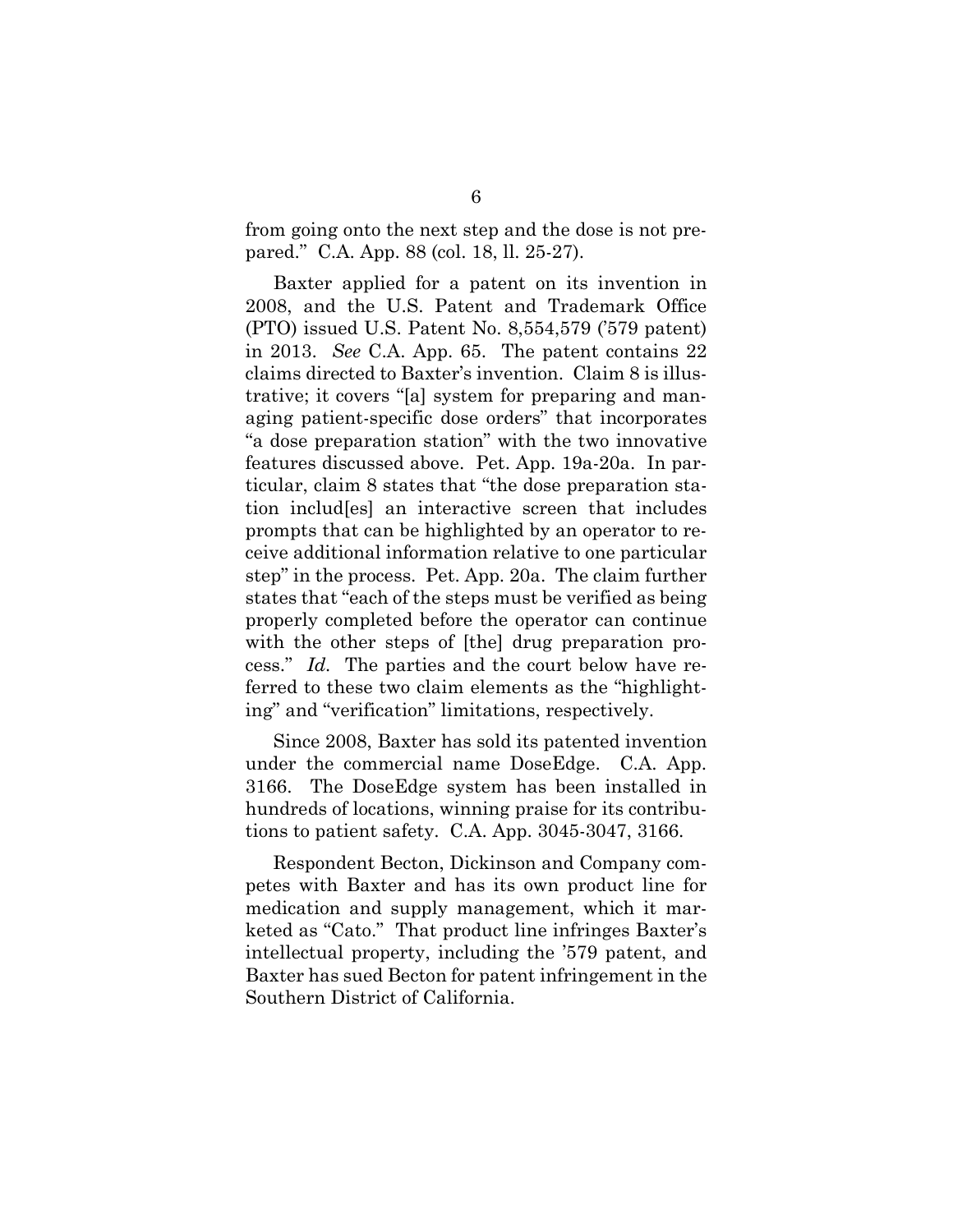## <span id="page-15-0"></span>**B. Becton seeks inter partes review, but the Patent Trial and Appeal Board upholds the '579 patent's validity.**

<span id="page-15-4"></span><span id="page-15-1"></span>Accused patent infringers have always been able to defend against a claim of infringement by arguing that the asserted patent is invalid, including on the ground that the prior art makes the patent obvious or otherwise non-novel. *See* 35 U.S.C. § 282(b)(2). In 2011, however, Congress created IPRs as a "more efficient and streamlined" way to challenge any issued patent. *Thryv, Inc.* v. *Click-to-Call Technologies, LP*, 140 S. Ct. 1367, 1374 (2020) (quoting H.R. Rep. No. 112-98, pt. 1, at 40 (2011)). To ensure that they would remain streamlined, Congress limited IPRs in several important ways, including the one relevant here: IPRs can consider only certain types of invalidity arguments, based on certain types of written prior art.

<span id="page-15-3"></span><span id="page-15-2"></span>Specifically, an IPR can consider *only* arguments that a patent, or "1 or more claims of a patent," is "unpatentable" on "a ground that could be raised under section 102 or 103 [of title 35]." 35 U.S.C. § 311(b). Sections 102 and 103, in turn, make an invention ineligible for a patent if it was anticipated by, or obvious in light of, the "prior art." But not all prior art that could be raised in other proceedings (such as a district-court trial) can be raised in an IPR. Rather, § 311(b) makes clear that a petitioner may bring an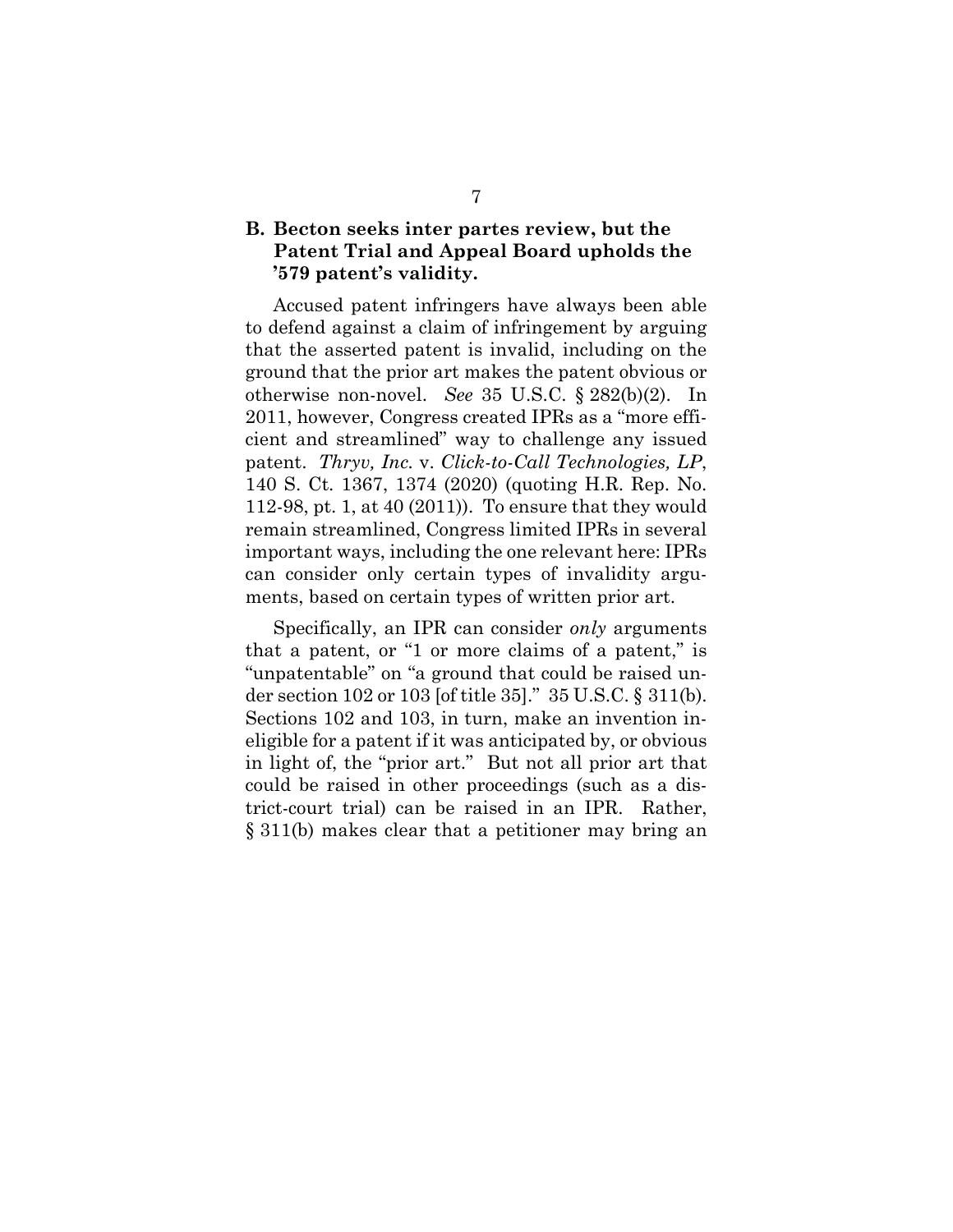obviousness or anticipation challenge "*only* on the basis of prior art consisting of patents or printed publications." *Id.* (emphasis added).[3](#page-16-6)

<span id="page-16-0"></span>Becton invoked this IPR process, asking the PTAB to review and cancel claims 1-13 and 22 of the '579 patent. Pet. App. 22a. As relevant here, Becton's petition argued that the challenged claims were obvious in light of two prior-art patents, known as "Alexander" and "Liff" after their inventors. Pet. App. 38a. According to Becton, Alexander and Liff disclosed the verification and highlighting limitations, respectively. *See, e.g.*, Pet. App. 57a-58a, 63a-65a. Looking to those two patents, Becton argued, a person of ordinary skill in the art would have arrived at Baxter's claimed invention. *See, e.g.*, *Dome Patent L.P.* v. *Lee*, 799 F.3d 1372, 1380 (Fed. Cir. 2015) (explaining that a patent claim is obvious if "all elements of a claim are found in the prior art" and if "a person of ordinary skill in the art" would have been motivated to combine the asserted prior-art references with a "reasonable expectation of success" in synthesizing the claimed invention).

<span id="page-16-6"></span><span id="page-16-5"></span><span id="page-16-4"></span><span id="page-16-3"></span><span id="page-16-2"></span><span id="page-16-1"></span><sup>3</sup> What constitutes the full universe of "prior art" is governed by §§ 102 and 103. Different versions of those sections apply depending on whether a patent application's filing date was before or after the effective date of the AIA, which "revise[d] what qualifies as prior art." Manual of Patent Examining Procedure § 2151, *available at* https://www.uspto.gov/web/offices/pac/mpep/ s2151.html; *see* AIA § 3(b)-(c), 125 Stat. at 285-288. That change has no bearing on the question presented, which turns on the language of § 311(b), not the scope of the cross-referenced §§ 102 and 103. And the operative clause of § 311(b) does not vary: for both pre- and post-AIA patents, an IPR may proceed "only on the basis of prior art consisting of patents or printed publications."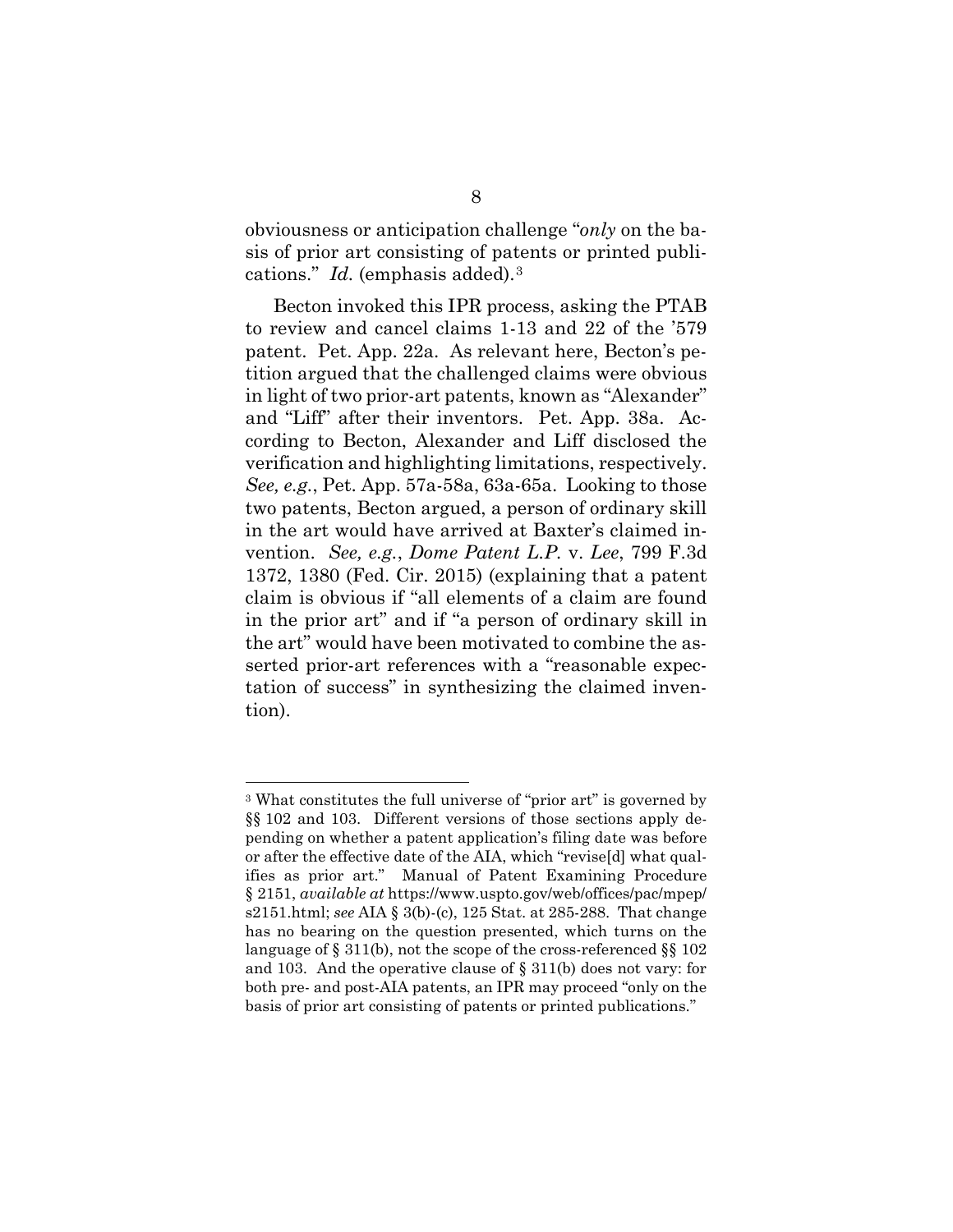The Board instituted an IPR, but rejected Becton's arguments on the merits. In particular, the Board agreed with Baxter that Alexander and Liff did not actually teach the verification and highlighting limitations.

Beginning with the verification limitation, the Board observed that the system claimed in the '579 patent "will not allow the operator to proceed to the next step until the prior step has been verified"—that is, "each of the steps *must* be verified as being properly completed before the operator can continue." Pet. App. 35a (emphasis added). As Baxter explained, however, Alexander only discusses a system in which "a remote pharmacist *may* verify each step." Pet. App. 59a (quoting Baxter PTAB Resp. 27). Reviewing the parties' arguments and Alexander's teachings, the Board "f[ou]nd that [Becton] ha[d] not demonstrated by a preponderance of the evidence that Alexander teaches or renders obvious" the verification limitation. Pet. App. 60a.

Turning to the highlighting limitation, the Board reached a similar conclusion. The invention claimed in the '579 patent contains "an interactive screen that includes prompts that can be highlighted by an operator to receive additional information relative to one particular step." Pet. App. 25a-26a. Becton contended that Liff discloses a similar "user interface screen with multiple areas for entering user inputs and displaying information," and "teaches that the user can highlight various inputs and information displayed on th[at] screen." Pet. App. 66a. As the Board explained, however, the "highlighting" described in Liff related to "*patient* characteristics when dispensing a prepackaged medication"; Becton did not establish that Liff's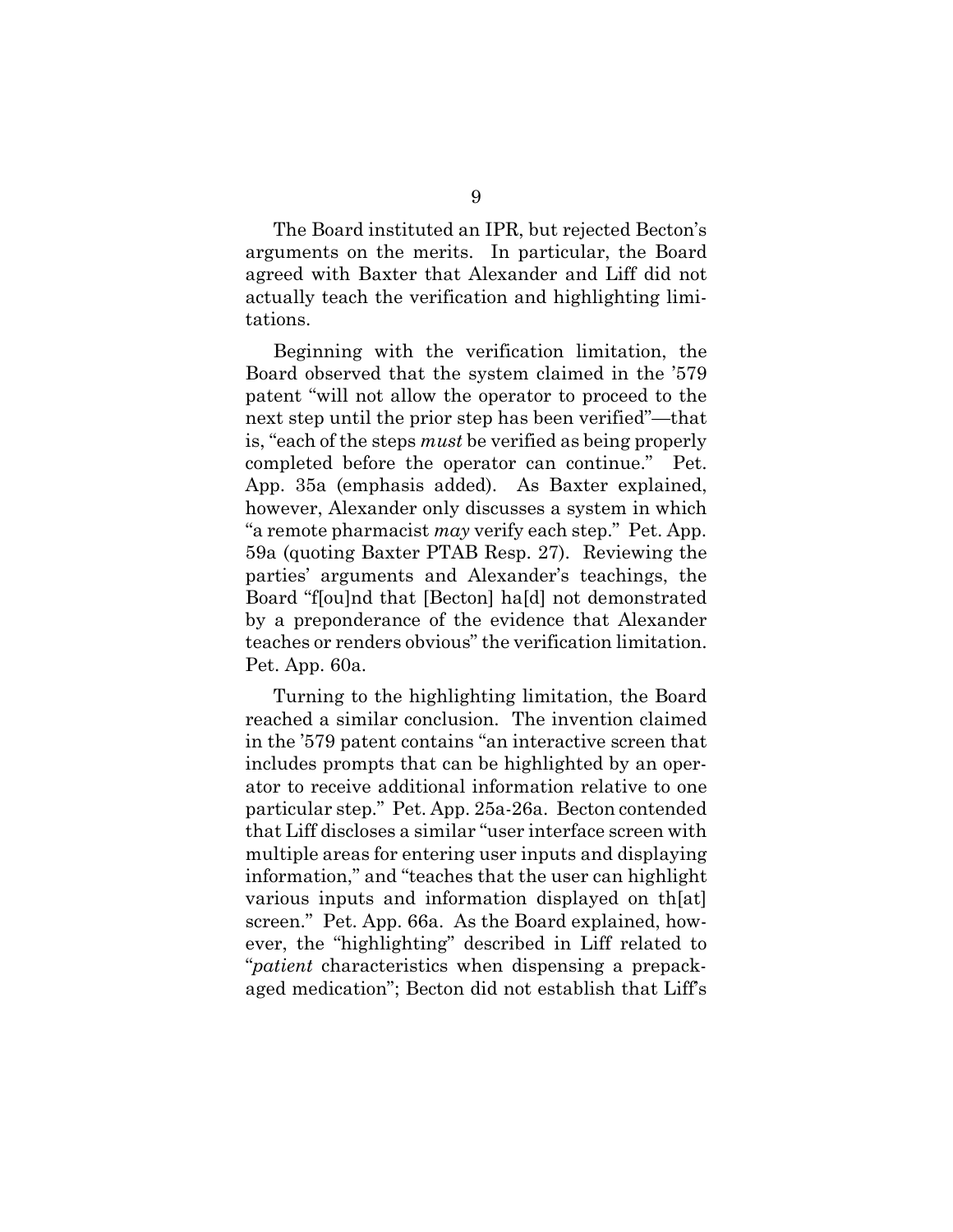disclosure "would lead one of ordinary skill to highlight prompts in a drug formulation context to receive additional information relative to one particular step in that process"—let alone "what additional information might be relevant." Pet. App. 67a.

Based on its reading of Alexander and Liff, the Board entered a final written decision rejecting Becton's argument that claims 1-13 and 22 of the '579 patent are obvious. Pet. App. 86a.

## <span id="page-18-0"></span>**C. The Federal Circuit allows Becton to supplement the published prior art with expert testimony and resolves contested issues of patentability for itself.**

The Federal Circuit reversed. The court first rejected the Board's reading of the prior art. Then it went on to declare the '579 patent's claims invalid as obvious under its *own* reading of the prior art.

1. With respect to the highlighting limitation, the court rejected the Board's treatment of Liff. Liff's system includes an interface through which a "user can highlight various inputs and information displayed on the screen." Pet. App. 12a. The court acknowledged that Liff does not "directly disclose[] highlighting to receive additional language about a drug preparation step," and indeed, "Becton [did] not argue" that it does. *Id.* (quotation marks omitted). After all, "Liff is directed to an automated drug dispensing" for "prepackaged pharmaceuticals"—it does not relate to drug preparation. Pet. App. 11a (brackets and quotation marks omitted). So the court turned to the testimony of a Becton expert, Marc Young, to expand on the teachings of Liff. Dr. Young testified that "addi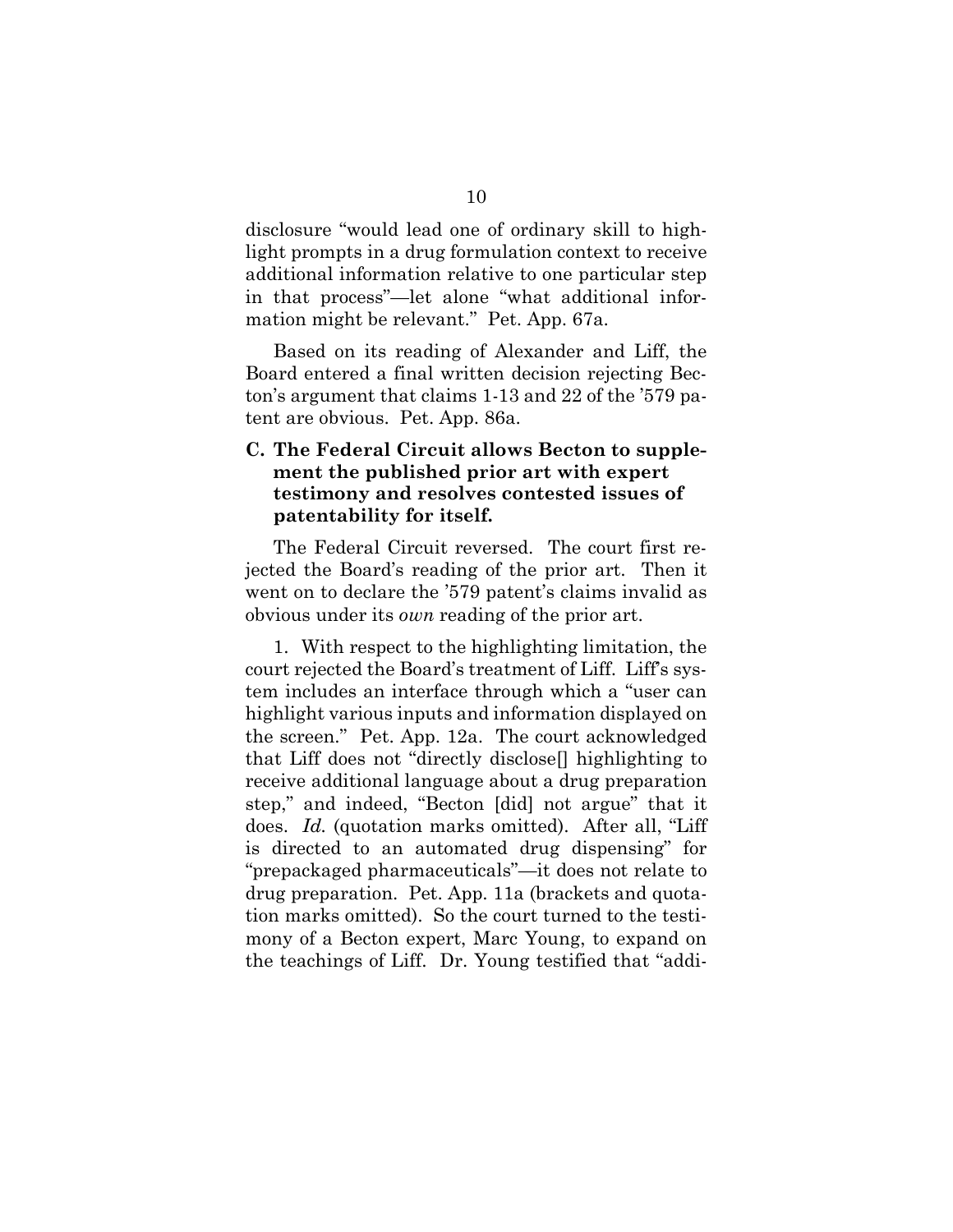tional information could be displayed" on Liff's interface. Pet. App. 13a. For the Federal Circuit, this was enough: "Dr. Young, without contradiction, testified . . . that a person of ordinary skill in the art would have found it obvious to include in the user interface taught by Liff a tab for the prescription order and information regarding the prescription order that the operator was fulfilling." Pet. App. 14a (quotation marks omitted).

Thus, in the court's view, "[t]he Board erred in looking to Liff as the only source a person of ordinary skill would consider for what 'additional information might be relevant.'" Pet. App. 14a (quoting Pet. App. 67a). Even though Liff was the only "patent or printed publication" asserted to teach the highlighting limitation, the court held that the Board was required to consider Dr. Young's testimony as well. If Baxter wanted the court not to rely on Dr. Young, the court suggested, it should have "point[ed] to . . . contrary testimony." Pet. App. 15a. And so, the court concluded, "[t]he Board's determination that the highlighting limitation is not obvious over Alexander and Liff" was "not supported by substantial evidence." *Id.*

The court similarly rejected the Board's treatment of Alexander and the verification limitation. The court acknowledged Alexander's language that "a remote pharmacist *may* verify each step as it is performed." Pet. App. 6a (emphasis added). In the court's view, however, it was "quite clear" from "the context of Alexander" that "'may' does not mean 'occasionally,' but rather that one 'may' choose to systematically check each step." *Id.* In response to Baxter's argument that Alexander differed from the claims of the '579 patent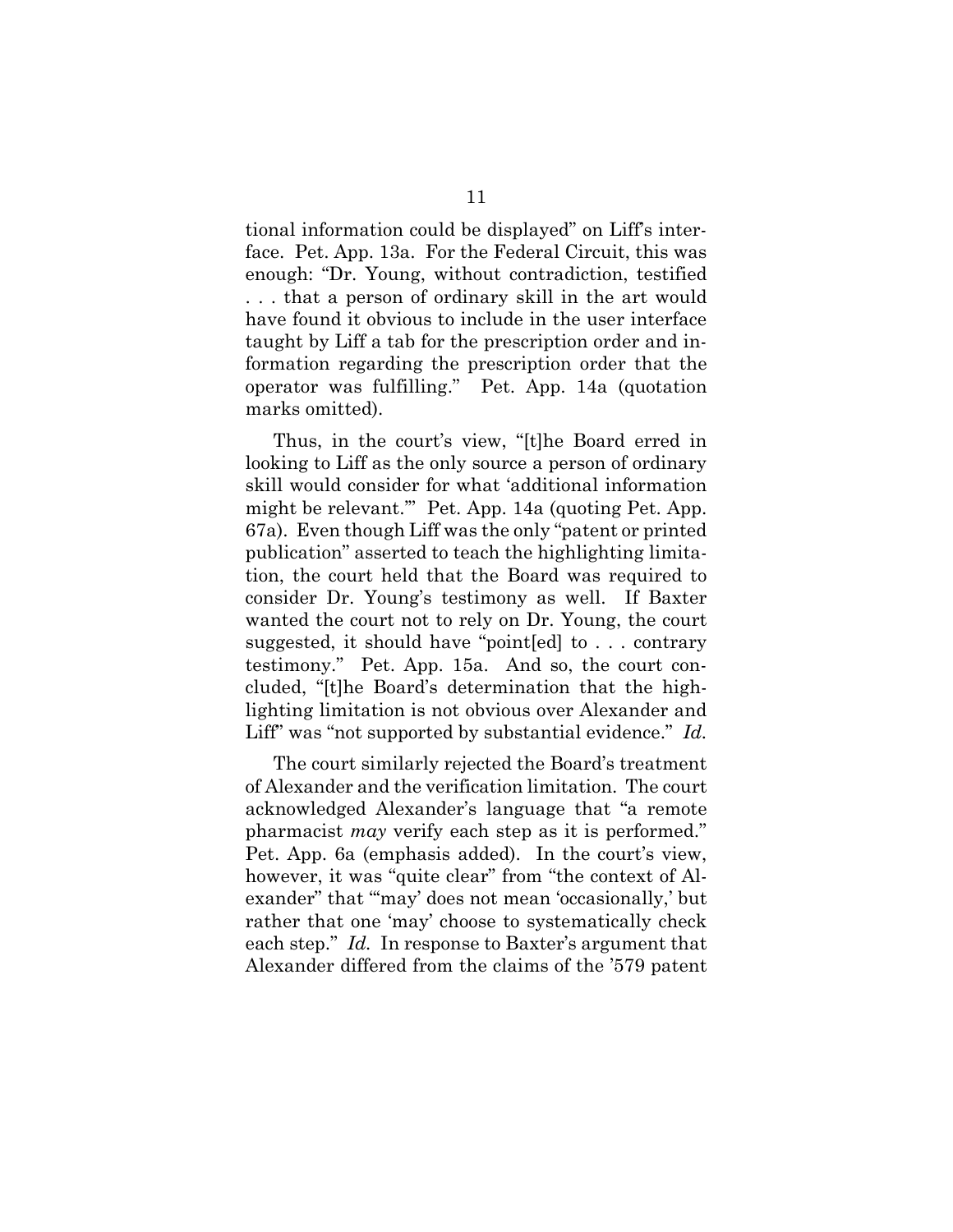because the Alexander system did not actually prevent a step from going forward without authorization, the court relied on a statement from Baxter's counsel at oral argument. When asked whether an operator of Alexander's system "would be disciplined if he didn't stop" when "the pharmacist tells him to stop," counsel answered "possibly." C.A. Oral Arg. at 26:15- 36, *available at* http://oralarguments.cafc.uscourts. gov/default.aspx?fl=20-1937\_04082021.mp3. Based on that answer (rather than anything in Alexander), the Federal Circuit concluded that the remote operator in Alexander's system "*cannot* further process the work without authorization." Pet. App. 8a (emphasis added). And so, the court concluded, "the Board's determination that Alexander does not teach the verification limitation [was] not supported by substantial evidence" either. Pet. App. 10a.

<span id="page-20-1"></span><span id="page-20-0"></span>2. But the court did not stop there. In adjudicating Becton's obviousness challenge, the Board was required to make "several basic factual inquiries." *Graham* v. *John Deere Co. of Kansas City*, 383 U.S. 1, 17- 18 (1966). These included (1) "the scope and content of the prior art," (2) "differences between the prior art and the claims at issue," (3) "the level of ordinary skill in the pertinent art," and (4) "any objective indicia of non-obviousness."[4](#page-20-2) *E.g.*, *Randall Mfg.* v. *Rea*, 733 F.3d 1355, 1362 (Fed. Cir. 2013) (citing *Graham*, 383 U.S. at 17-18; *KSR Int'l Co.* v. *Teleflex Inc.*, 550 U.S. 398, 406 (2007)). The Board then had to weigh those "*Graham* factors" against one another to reach a final decision. *E.g.*, *id.* But rather than remand to the Board to engage in any other factfinding or to re-

<span id="page-20-2"></span><sup>4</sup> These objective indicia are sometimes called "secondary considerations." *Graham*, 383 U.S. at 17-18.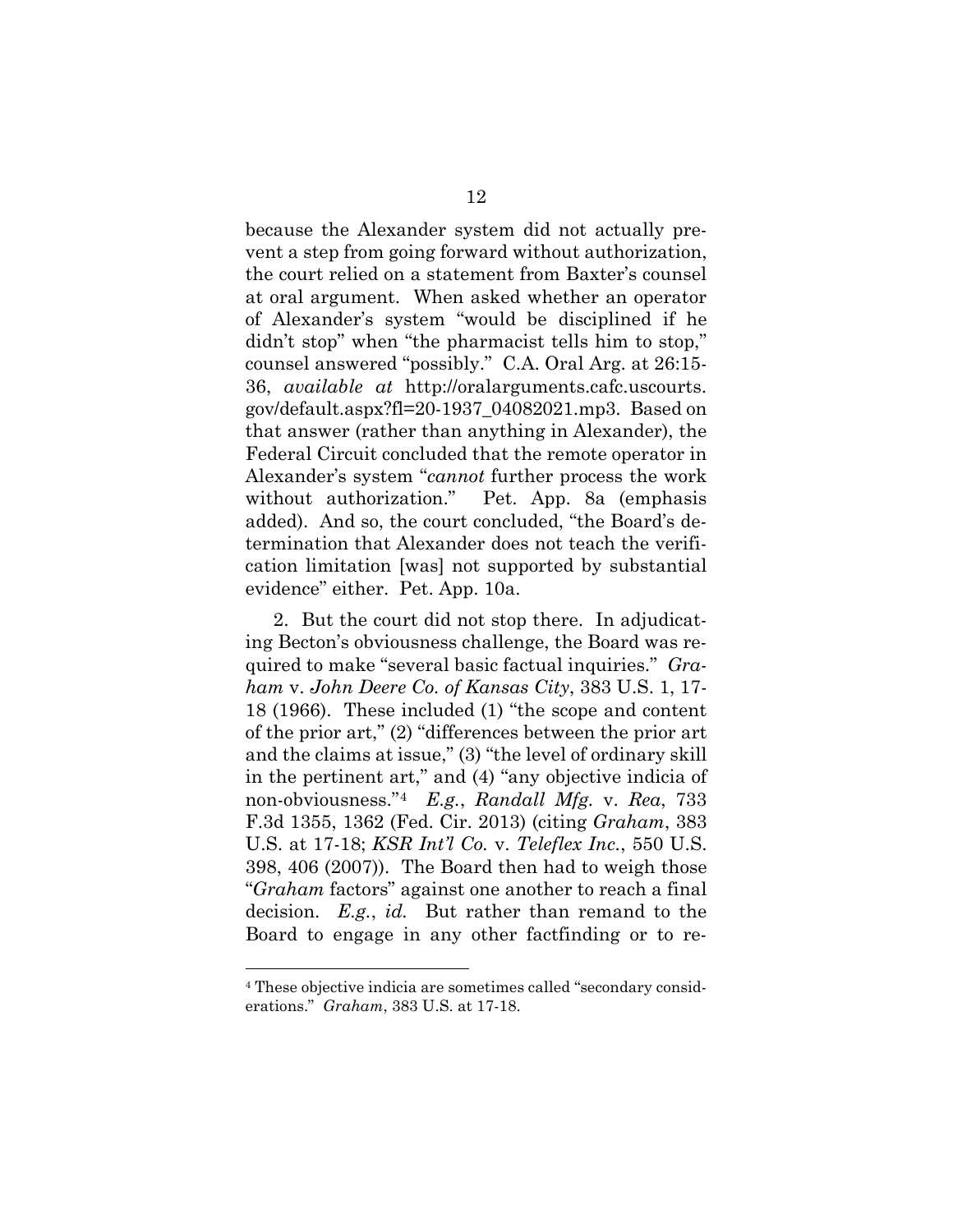weigh the *Graham* factors in the first instance, the Federal Circuit instead took that task on itself. According to the Court, "[t]he Board found that Baxter's evidence of [objective indicia of non-obviousness] was 'weak.'" Pet. App. 17a. Because "Baxter [did] not argue that the Board's determination in this respect was in error," the court held that these "secondary considerations . . . simply cannot overcome [a] strong showing of obviousness." *Id.* (quoting *ZUP, LLC* v. *Nash Mfg., Inc.*, 896 F.3d 1365, 1375 (Fed. Cir. 2018)) (ellipsis in original). Deeming the '579 patent obvious, the court reversed the Board outright.

#### **REASONS FOR GRANTING THE WRIT**

<span id="page-21-0"></span>The decision below reflects two entrenched practices in the Federal Circuit's case law that have warped the process of inter partes review. First, despite the plain text of 35 U.S.C. § 311(b), the Federal Circuit now requires the Board to accept obviousness arguments based on evidence beyond just "patents and printed publications." Second, despite the wellestablished "ordinary remand rule," the Federal Circuit has claimed for itself the power to resolve contested issues properly reserved for the agency in the first instance.

Both practices are wrong, and both errors are important, because they have fundamentally changed the ground rules for inter partes review—which is now a key step in any infringement dispute. Indeed, conventional litigation is regularly stayed pending completion of an IPR, including any Federal Circuit appeal from the IPR—as happened in the litigation between Baxter and Becton. In the short time since the PTAB's first decisions in IPRs (and similar reviews), this Court has granted certiorari in half a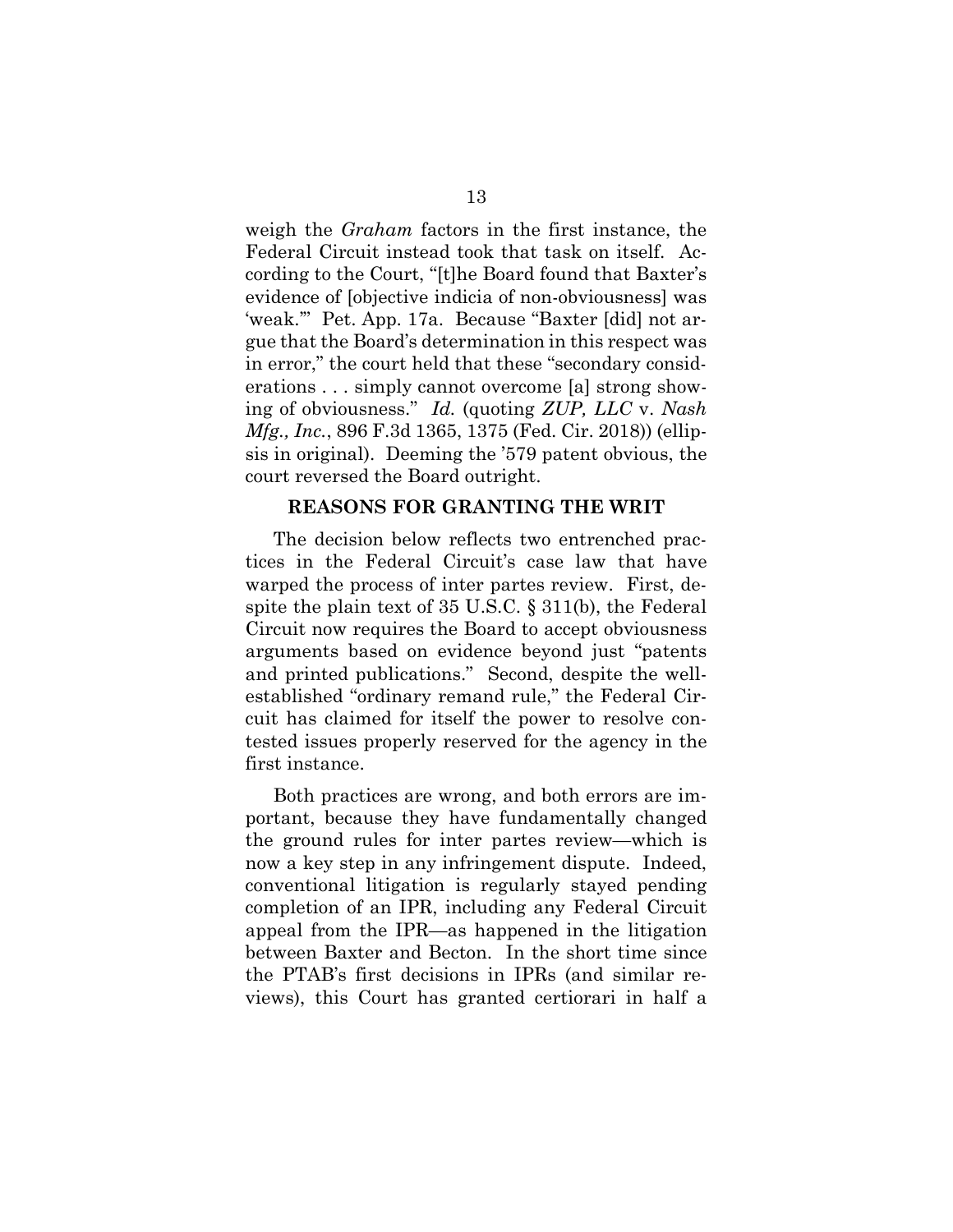dozen such cases. The questions presented here are just as fundamental. The Federal Circuit has distorted the procedural standards for the Board's review of patents *and* its own review of the Board. This Court should undo the damage.

## <span id="page-22-0"></span>**I. The Federal Circuit is persistently disregarding an important statutory limitation on IPR proceedings.**

## <span id="page-22-1"></span>**A. Congress created a special rule for IPRs under which challengers may rely only on "patents and printed publications."**

<span id="page-22-4"></span><span id="page-22-3"></span>Patent law has long provided several avenues to test the validity of an issued patent. For example, a defendant accused of patent infringement may raise a full panoply of invalidity defenses in an infringement suit. *See* 35 U.S.C. § 282(b)(2). Or the PTO itself may reexamine an issued patent, sometimes at the prompting of a challenger. *See* 35 U.S.C. § 302. To provide a speedier, cheaper, and more certain alternative, Congress created the IPR mechanism to help "weed out bad patent claims efficiently." *Thryv*, 140 S. Ct. at 1374. Enacted as part of the AIA's package of reforms of the federal patent system, IPRs are "designed to establish a more efficient and streamlined patent system that . . . limit[s] unnecessary and counterproductive litigation costs." H.R. Rep. No. 112-98, pt. 1, at 40.

<span id="page-22-5"></span><span id="page-22-2"></span>In keeping with the IPR's function as a quick and cost-effective alternative to litigation, Congress placed significant constraints on the scope of the proceedings. Most relevant here, Congress has strictly limited the arguments and evidence that the PTO may consider in an IPR. Under  $\S 311(b)$ , the agency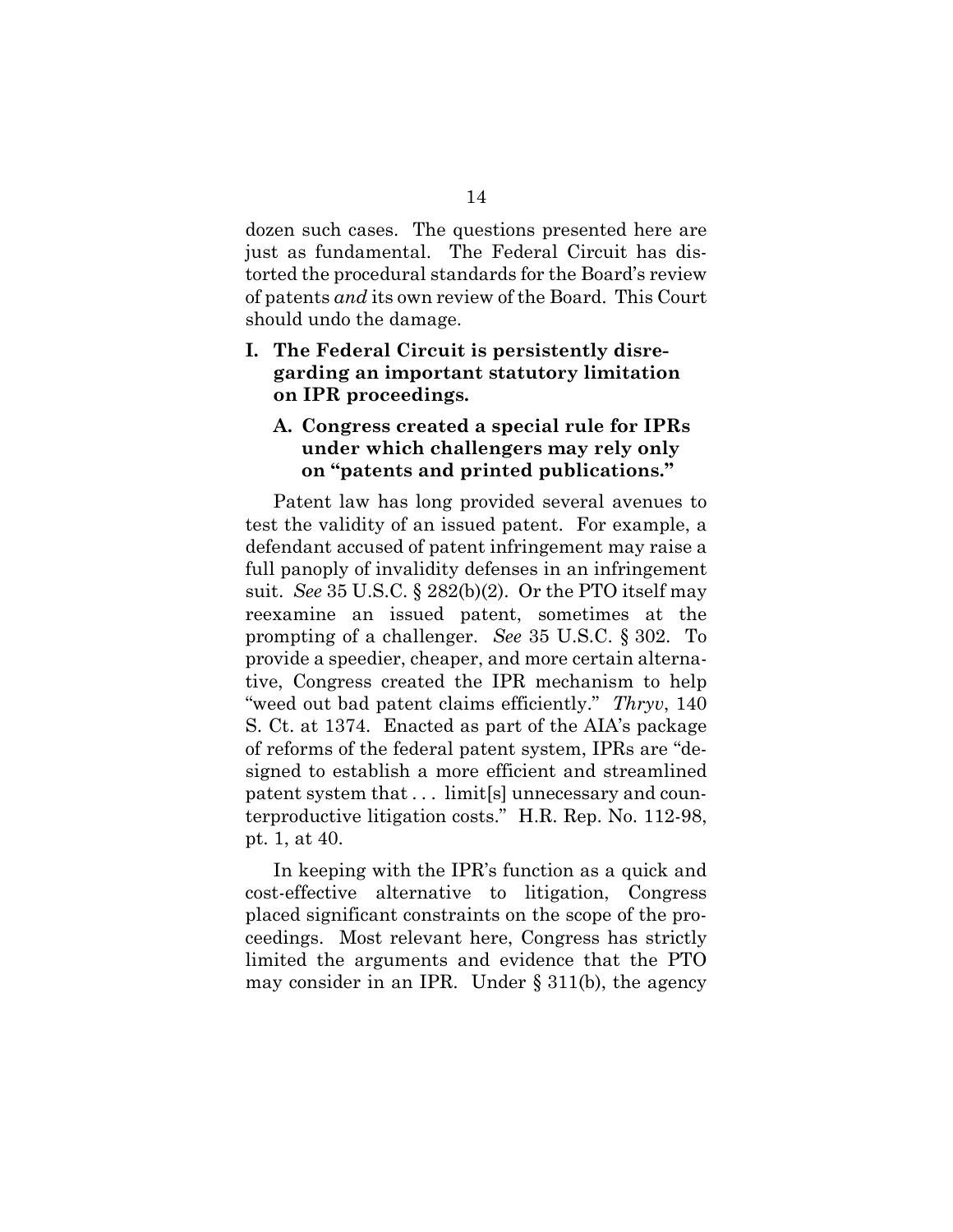<span id="page-23-2"></span><span id="page-23-1"></span>may institute an IPR "only on a ground that could be raised under section 102 or 103 [of title 35]," which prohibit the issuance of patents on inventions that are obvious or anticipated by the prior art. And in the text relevant here, § 311(b) states that obviousness or anticipation may be asserted "only on the basis of prior art consisting of patents or printed publications." In short, challengers may not use extrinsic evidence to supply claim limitations that are not found in the "patents or printed publications" themselves.

<span id="page-23-8"></span><span id="page-23-7"></span><span id="page-23-6"></span><span id="page-23-5"></span><span id="page-23-4"></span><span id="page-23-3"></span><span id="page-23-0"></span>That restriction makes sense in light of the streamlined nature of an IPR. Discovery in an IPR is minimal: by default, parties are entitled only to depositions of witnesses who have submitted affidavits or declarations. 35 U.S.C. § 316(a)(5); *see* 37 C.F.R. § 42.51(b). Moreover, a petition for inter partes review must be filed within one year of the commencement of an infringement action, *see* 35 U.S.C. § 315(b)—meaning that, as a practical matter, parties are rarely able to use discovery from a co-pending district court litigation in an IPR involving the same patent. As for the "trial" itself, the Board decides issues almost exclusively on the parties' written submissions: "although the parties are entitled to an oral hearing, the hearings are short"—typically an hour or less per side—"and live testimony is rarely allowed." *Regents of the University of Minnesota* v. *LSI Corp.*, 926 F.3d 1327, 1336 (Fed. Cir. 2019) (citations, quotation marks, and brackets omitted); *see* 37 C.F.R. §§ 42.53, 42.70; *see also* PTAB Paper 48, at 2 (allotting 90 minutes per side for Becton's three consolidated IPRs involving three separate patents). The Board must also reach a "final determination" within one year of instituting review—that is, within months of the hearing. *See* 35 U.S.C. § 316(a)(11); *see also id.*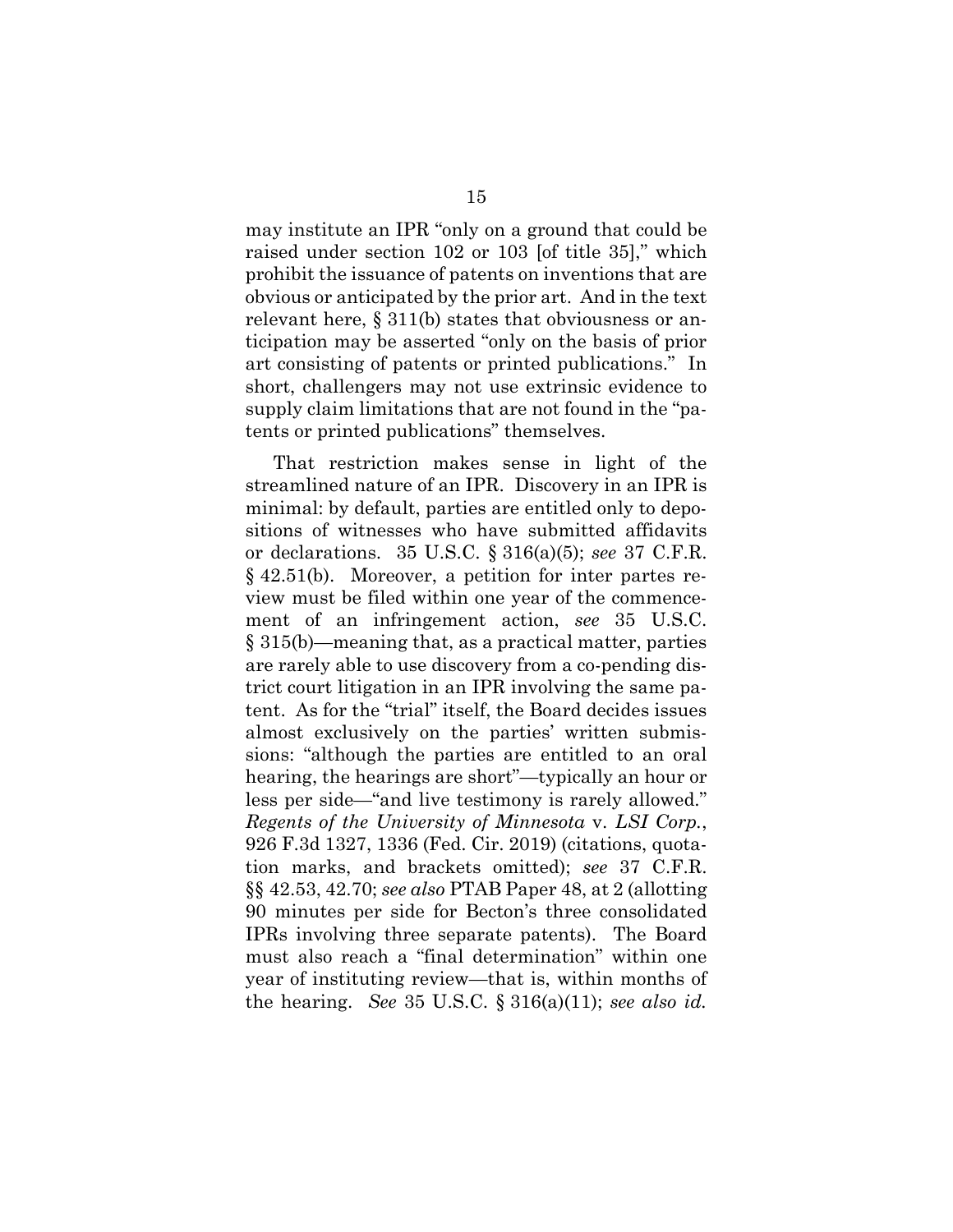(allowing the PTO Director to authorize an extension of "not more than 6 months" for "good cause").

In the face of these many limitations, Congress had every reason to require the Board to adjudicate IPRs "only on the basis of prior art consisting of patents and printed publications." Those written documents are capable of establishing the teachings of the prior art on their face. Opening the door to other prior-art evidence like expert testimony, by contrast, would require the Board to engage in factfinding that it is poorly positioned to undertake. Given the limitations on discovery, the lack of live witnesses, and the tight time constraints, the Board is not equipped to referee expert disputes about what prior-art knowledge existed *outside* "patents and printed publications." So Congress reasonably decided to prevent the Board from relying on that type of extrinsic evidence.

<span id="page-24-2"></span><span id="page-24-1"></span><span id="page-24-0"></span>To be clear, a challenger who wants to rely on other forms of prior art is free to do so in district court, where live testimony, meaningful discovery, and (potentially) factfinding by a jury allow a full ventilation of the disputes such evidence can trigger. A challenger may also rely on a full panoply of evidence in other proceedings before the PTO. The "post-grant review" mechanism—a close cousin of the IPR—allows a challenger to raise more invalidity grounds (including subject-matter eligibility under § 101 or writtendescription support under § 112) and to press an unlimited universe of prior art. But a post-grant review comes with strict time limitations—a petition for postgrant review must be filed within nine months of a patent's issuance. By contrast, *any* patent issued at *any* time is subject to an IPR. *See* AIA § 6(c)(2)(A),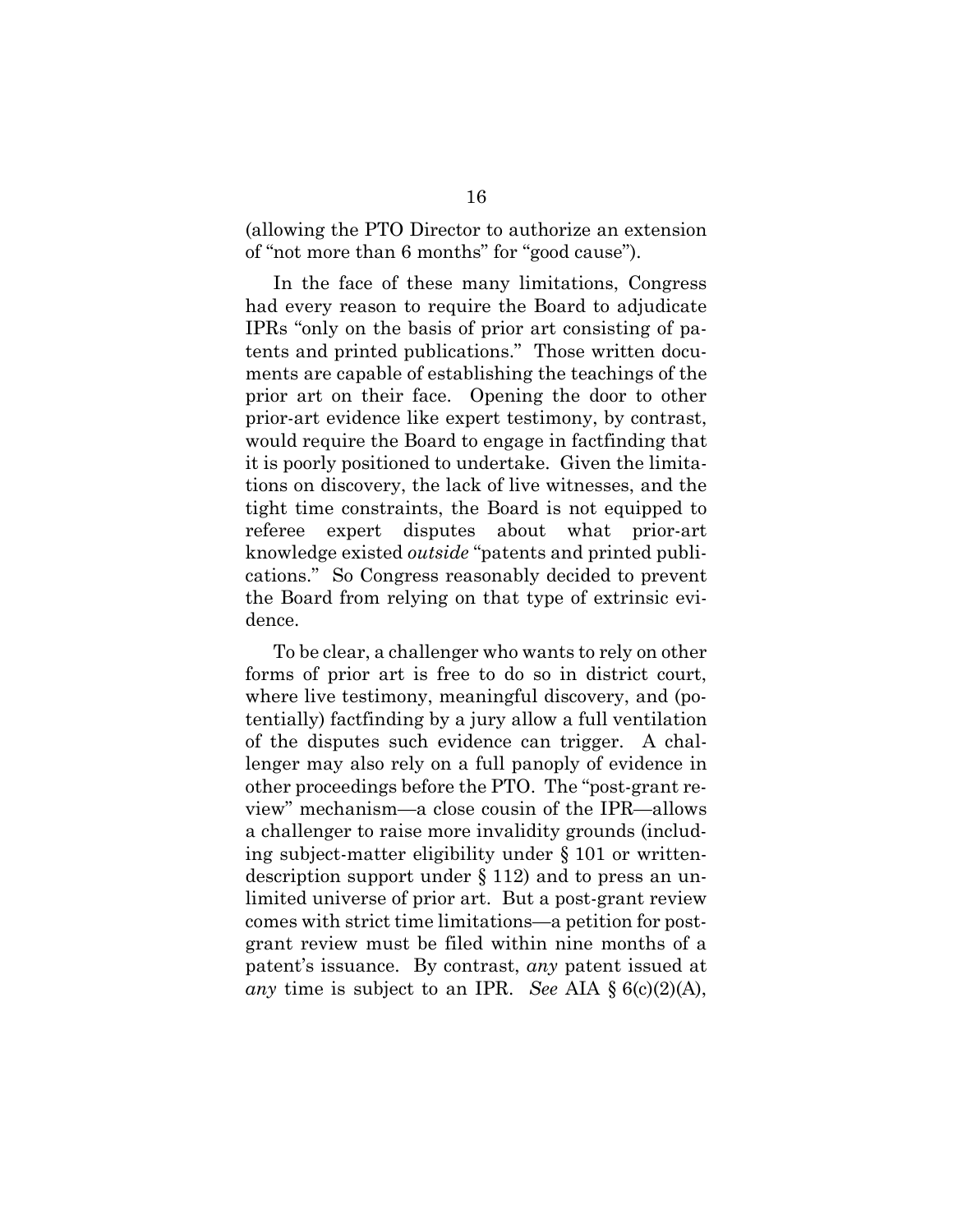<span id="page-25-1"></span>125 Stat. at 304 (35 U.S.C. § 311 note). That is exactly why it made sense for Congress to limit challengers in an IPR to the teachings found on the face of a narrow class of written documents consisting of patents and printed publications.

## <span id="page-25-0"></span>**B. The Federal Circuit routinely allows challengers to rely on expert evidence to fill in gaps in "patents and printed publications."**

Despite the plain text of § 311(b), the Federal Circuit has adopted a practice of allowing challengers in IPRs to rely on evidence beyond just "patents and printed publications." In particular, where the patents and printed publications identified in the IPR petition teach only *some* of the elements of the patented invention, the Federal Circuit routinely allows challengers to fill in the gaps with an expert's testimony that, in the expert's own view, the remaining elements would have been obvious. Indeed, in cases like this one, the Federal Circuit holds that it is reversible error *not* to credit such an expert—even though the expert's testimony should not be cognizable at all.

1. This case is emblematic of the Federal Circuit's improper approach. As in all IPRs, Becton—the party petitioning the Board—chose the references on which it wished to rely. With respect to the highlighting limitation, for example, it chose to hinge its argument on the teachings of Liff. But as Becton candidly acknowledged to the Federal Circuit, Liff does not "directly disclose highlighting to receive additional language *about a drug preparation step*." Pet. App. 12a (emphasis added) (quoting Becton C.A. Br. at 4). Instead, Becton argued that "Liff disclose[d] basic computer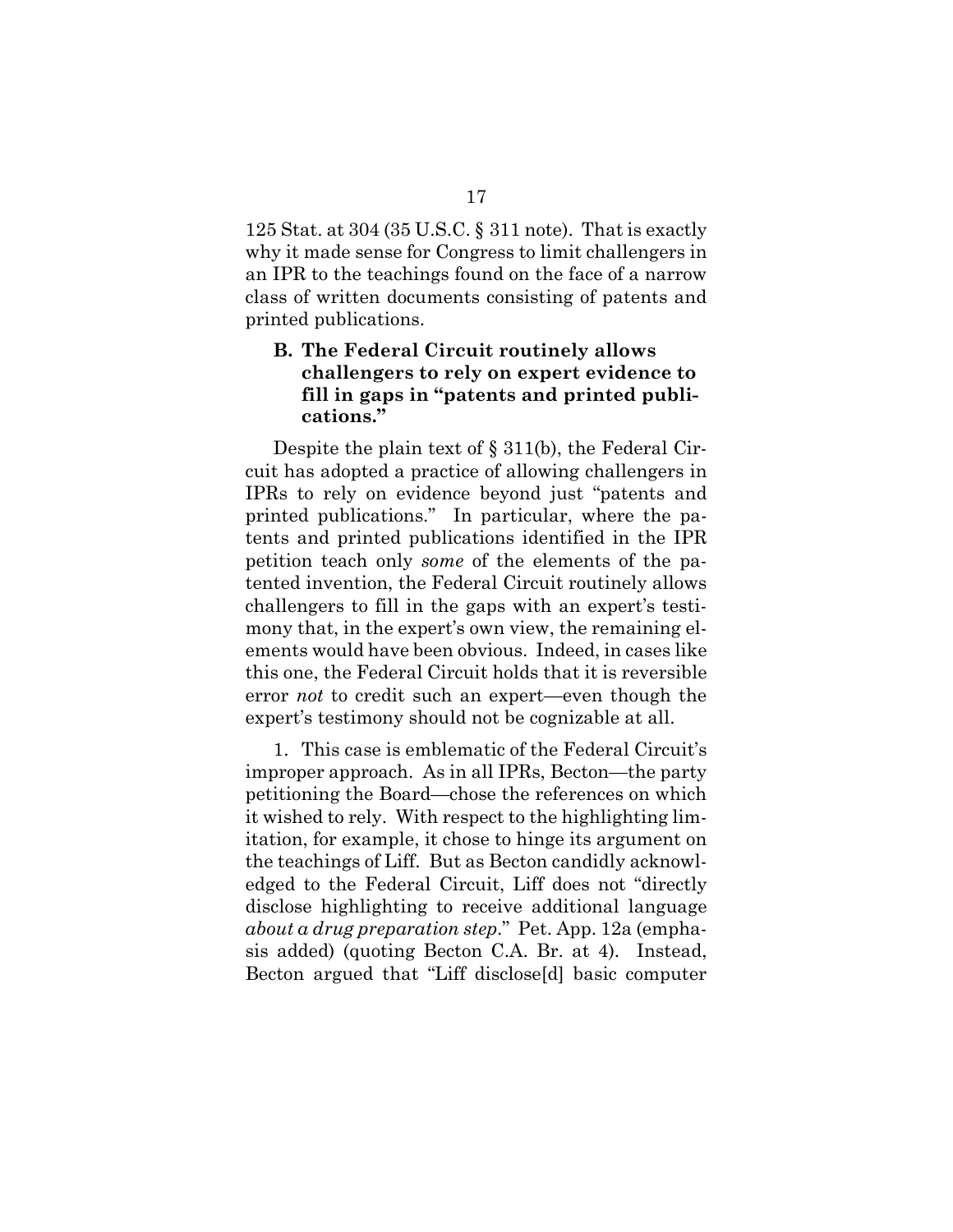functionality—*i.e.*, using prompts that can be highlighted by the operator to receive additional information." *Id.* (quoting Becton C.A. Br. at 4). To bridge the gap between Liff's more general disclosure and the specific limitations of the '579 patent, Becton offered the testimony of its expert, Dr. Young. According to Dr. Young, "[a] person of ordinary skill in the art would have understood" that Liff's interface could be modified to display "additional information"—such as drug-preparation information—"depending on the design needs and expected use of the software." Pet. App. 13a (quoting C.A. App. 1497).

The Federal Circuit blessed Becton's end-run around § 311(b). According to the Federal Circuit, the fact that Liff taught highlighting for a different purpose—*i.e.*, to display "patient characteristics when dispensing a prepackaged medication"—did not matter because "Dr. Young, without contradiction, testified . . . that a person of ordinary skill in the art would have found it obvious to include in the user interface taught by Liff a tab for the prescription order and information regarding the prescription order that the operator was fulfilling." Pet. App. 14a (quoting C.A. App. 1497).

Thus, the court quite literally reversed the Board for following the statute: in the court's view, "[t]he Board erred in looking to Liff as the only source a person of ordinary skill would consider for what 'additional information might be relevant.'" Pet. App. 14a (quoting Pet. App. 67a). Despite § 311(b)'s express limitation to "patents and printed publications," in other words, the court decided that those written documents did *not* need to be the "only source" (Pet. App. 14a). And it held that unless Baxter submitted *more*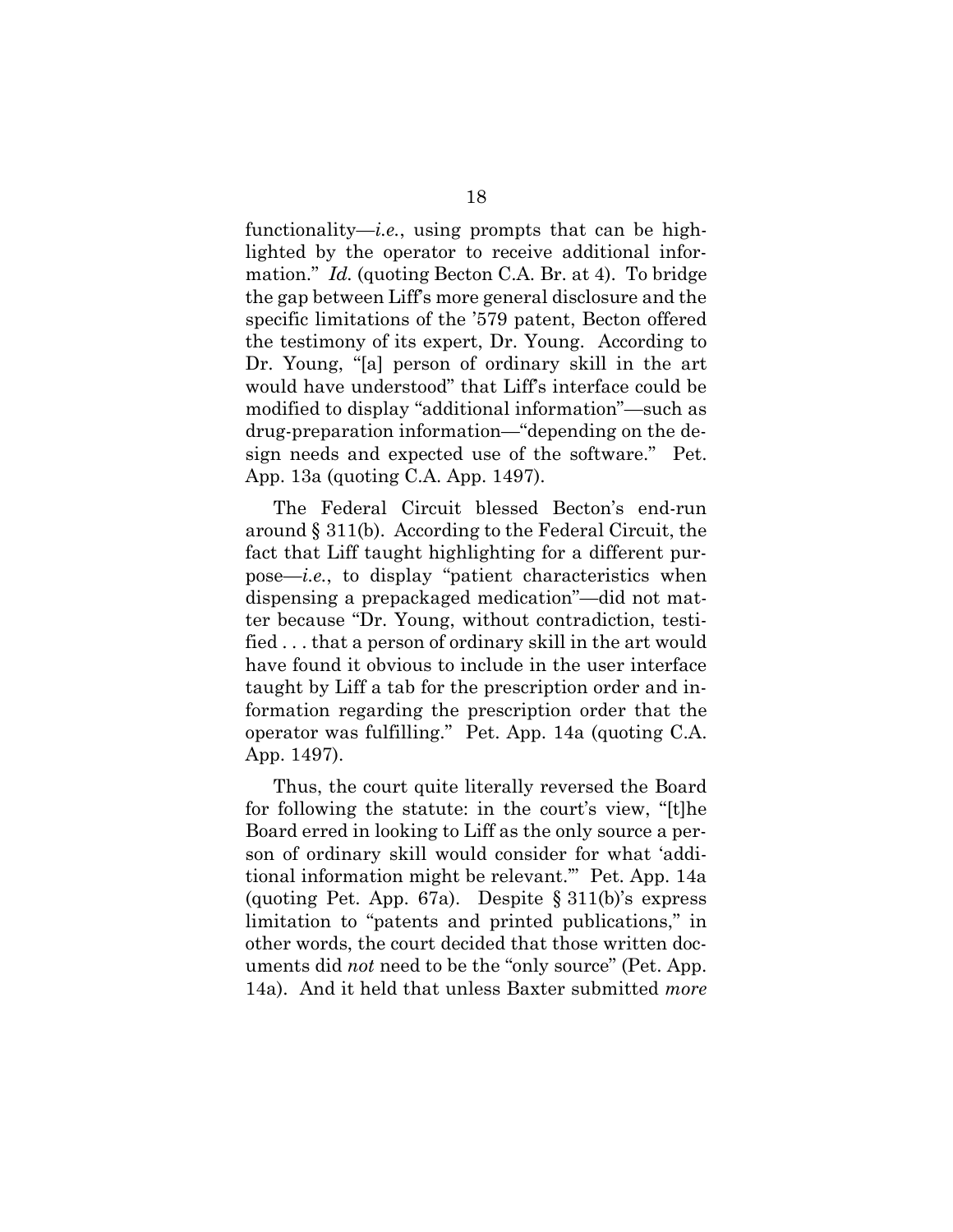extrinsic testimony to controvert Dr. Young's, the Board was *required* to credit Dr. Young.

The court relied on evidence beyond "patents and printed publications" with respect to the verification limitation, too. As discussed above, the '579 patent "requires that 'the system will not allow the operator to proceed to the next step until the prior step has been verified.'" Pet. App. 5a (quoting Pet. App. 38a). In Alexander, the reference Becton cited, the system does not prevent an operator from proceeding if a prior step is unverified. *See* Pet. App. 6a-7a, 59a-60a. To skirt this hole in Alexander's teachings, the court surmised that something not in Alexander or any written document—the fear of employee discipline—might prevent an employee from proceeding.[5](#page-27-0)

At bottom, the Federal Circuit's reliance on these extrinsic considerations shows that the court allows parties to paper over the absence of a critical limitation in the "patents and printed publications" themselves—notwithstanding the plain text of  $\S 311(b)$ . And in light of the published decision *reversing* the Board despite the nominally deferential standard of review, there can be no doubt that future Board panels, petitioners, and patent owners will now feel constrained to engage in similar expert battles over gaps in the prior art.

<span id="page-27-0"></span><sup>5</sup> The court raised that possibility itself, as a hypothetical at oral argument; counsel responded that an operator of Alexander's system might "possibly" be "disciplined" if he did not heed a pharmacist's instruction to stop. *See supra*, at 12. From there, the Federal Circuit took a substantial inferential leap and concluded that in the prior art, "[t]he remote operator *cannot* further process the work without authorization." Pet. App. 8a (emphasis added).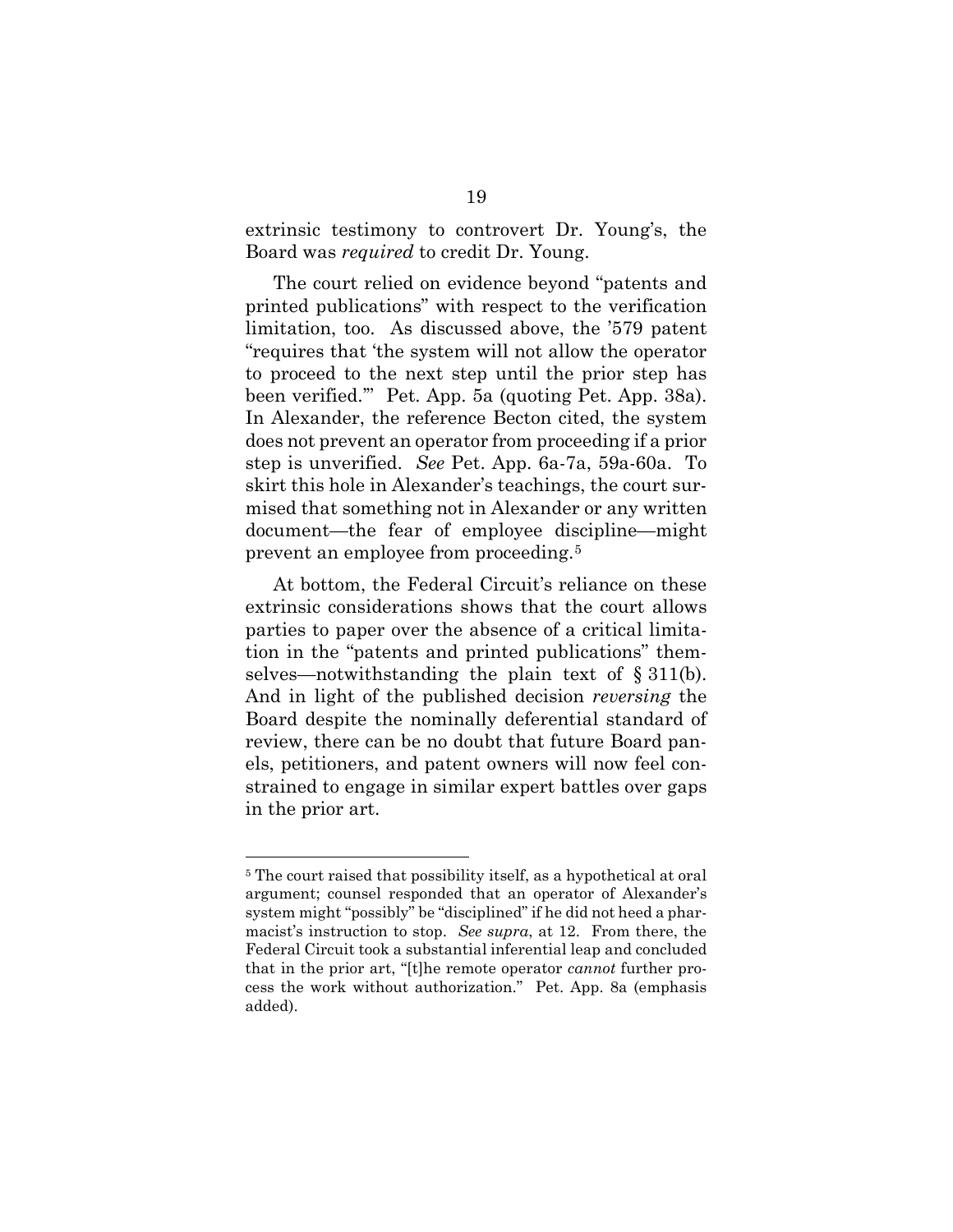2. While particularly stark, the decision below is not exceptional. Other recent decisions have similarly allowed IPR challengers to fill gaps in the "patents and printed publications" with outside evidence. And they have explicitly rejected the foundational principle that a different rule applies in IPRs than in other forums. Rather, they have expressly—and unapologetically—held that the same rule applies "[r]egardless of the tribunal." *Koninklijke Philips N.V.* v. *Google LLC*, 948 F.3d 1330, 1337 (2020). In short, they have made  $\S 311(b)$  a nullity.

<span id="page-28-0"></span>*Philips* is a particularly plain example. There, the Federal Circuit acknowledged that the IPR challenger's asserted prior-art reference "did not disclose each and every element of the claimed invention." 948 F.3d at 1337. Yet the court thought it sufficient that, according to an expert, the missing claim limitations were "within the general knowledge of a skilled artisan." *Id.* at 1338. The patent owner protested that § 311(b) bars reliance on "general knowledge" in an IPR because it is neither a patent nor a printed publication. *Id.* at 1337. But the Federal Circuit rejected that argument and insisted that reliance on general knowledge is appropriate "[r]egardless of the tribunal." *Id.* (relying on cases from district court). The court briefly adverted to this Court's decision in *KSR*, but never acknowledged that *KSR*, too, arose from district court and never considered a statutory limitation on prior art like § 311(b) (which was enacted years later).[6](#page-28-2)

<span id="page-28-2"></span><span id="page-28-1"></span><sup>6</sup> The court also cited a case of its own, considering a now-repealed precursor to IPR called inter partes reexamination. But although the *Philips* court noted that the reexamination statute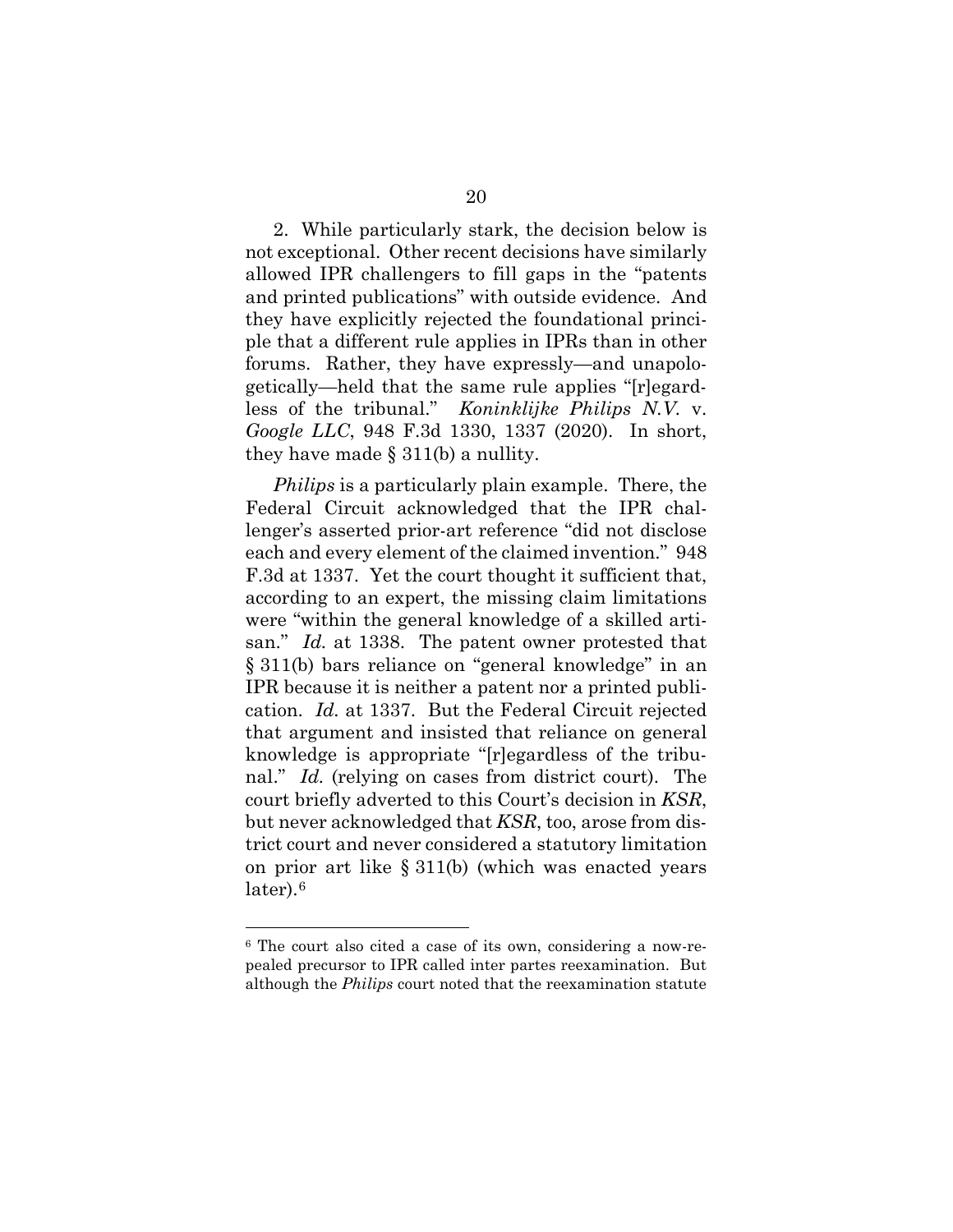<span id="page-29-0"></span>The Federal Circuit committed a similar error in *B/E Aerospace, Inc.* v. *C&D Zodiac, Inc.*, 962 F.3d 1373 (Fed. Cir. 2020), again holding that the Board properly relied on expert testimony to "supply a missing claim limitation" not expressly found in the written prior art. *Id.* at 1380. The patent in *B/E* involved a space-saving design for aircraft enclosures, containing two "recesses"—upper and lower—fitting different parts of a passenger seat back. *Id.* at 1375. A challenger filed an IPR, arguing that the claimed invention was obvious in light of a prior-art patent containing only *one* recess, the upper one. *Id.* at 1376-1377, 1379. The Board agreed, relying on testimony by the challenger's expert that "lower recesses were a wellknown solution to provide space for seat supports." *Id.* at 1380. And the Federal Circuit affirmed. Expressly analogizing to district-court litigation, the court held that outside evidence that "the claimed invention is simple" can "supply a missing claim limitation" not found on the face of the prior art. *Id.* Again, the analogy highlights the error: as discussed above (at 16), district courts are *not* subject to § 311(b), and however appropriate this type of proof may be in district court, Congress forbade it in IPRs.

As this string of decisions shows, the Federal Circuit will persist in treating IPRs just like districtcourt proceedings—"[r]egardless of the tribunal"—unless this Court steps in to vindicate the statute.

<span id="page-29-2"></span><span id="page-29-1"></span>had included a similar patent-or-printed-publication requirement, 948 F.3d at 1337, the cited case never discussed it. *See Randall*, 733 F.3d at 1362-1363.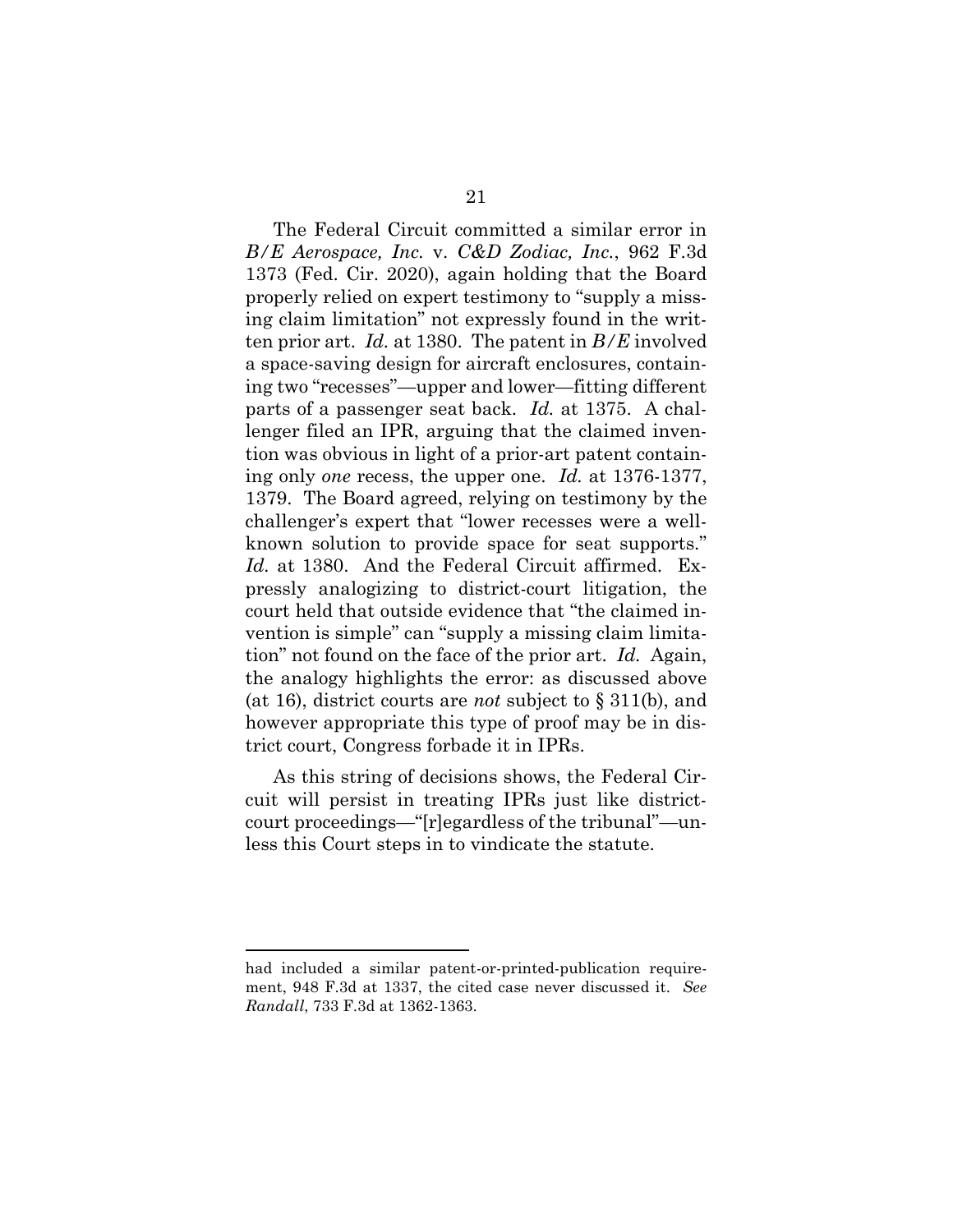## <span id="page-30-0"></span>**C. The Federal Circuit's persistent violation of § 311(b) warrants this Court's attention.**

The Federal Circuit's excision of this important limitation on IPRs will harm both the inventive community and the public, making IPRs more expensive and less accurate. This Court's intervention is needed.

<span id="page-30-3"></span>There is no doubt that one of the central goals of the IPR system is to provide a cheaper and less timeconsuming avenue to challenge the validity of an issued patent. The Congressional report accompanying the AIA explained that the act's amendments were designed to "provid[e] quick and cost effective alternatives to litigation." H.R. Rep. No. 112-98, pt. 1, at 78. The PTO recognizes that the IPR mechanism should "create a timely, cost-effective alternative to litigation." 77 Fed. Reg. 48,680, 48,680 (Aug. 14, 2012). And this Court has echoed those observations, noting that "[b]y providing for inter partes review, Congress, concerned about overpatenting and its diminishment of competition, sought to weed out bad patent claims efficiently." *Thryv*, 140 S. Ct. at 1374.

<span id="page-30-2"></span><span id="page-30-1"></span>The Federal Circuit's approach undermines this central purpose. By bending § 311(b)'s limitations, the Federal Circuit confronts the Board with evidentiary questions not presented by "patents and printed publications." Is a particular expert's testimony credible? Is the expert right that "common sense" would have led a skilled artisan to an undisclosed claim limitation? These are exactly the types of questions that the Board was not meant to answer on a cold record with limited discovery. Yet these are exactly the types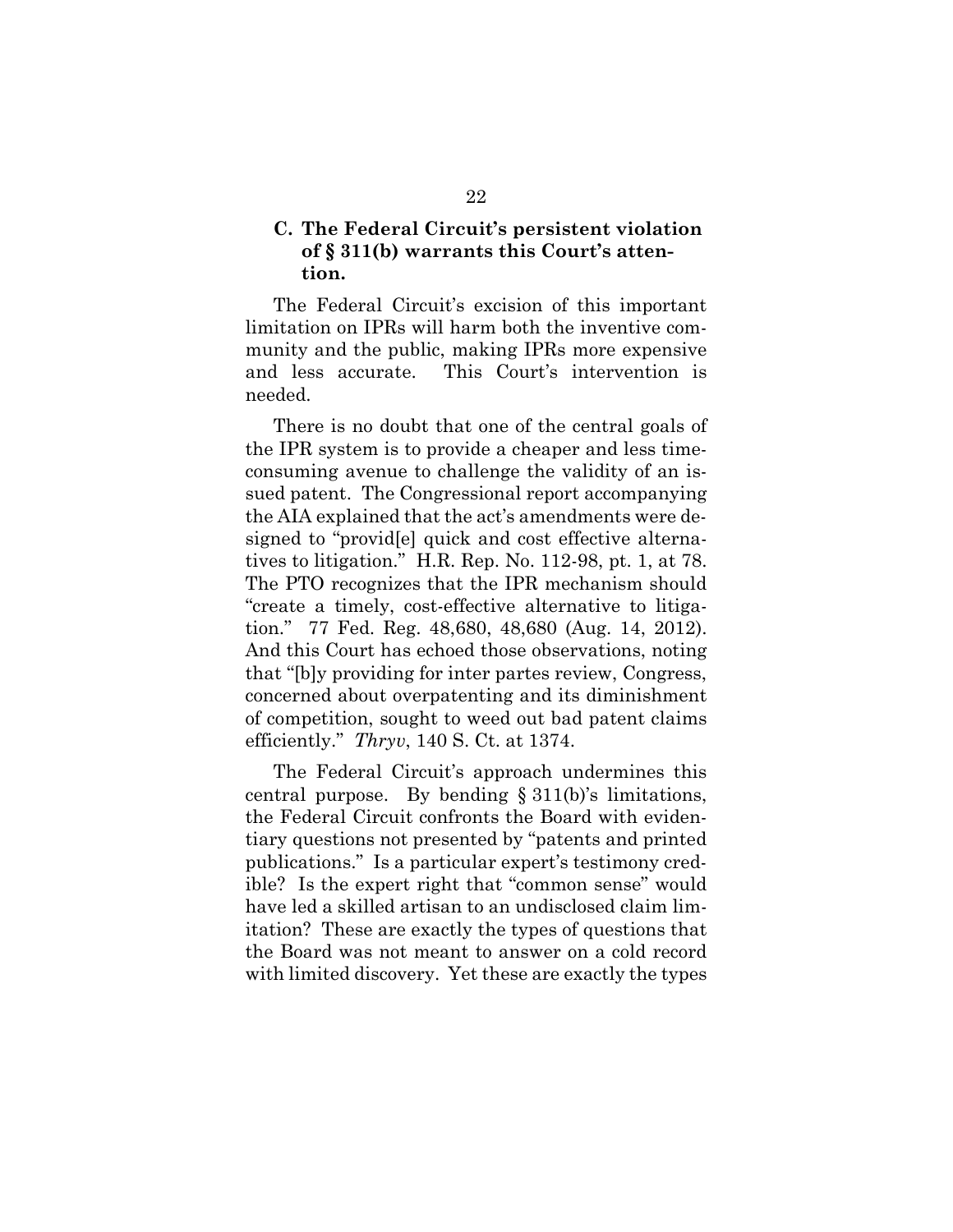of questions the Board now *has* to answer. The Federal Circuit's decision turns the PTAB into a mini-district court, one that lacks the necessary factfinding tools. Burden and expense will go up; accuracy and reliability will go down.

<span id="page-31-1"></span><span id="page-31-0"></span>And the harm will fall on inventors whose patents should not be subject to IPR challenge, much less invalidation. As this Court has observed, when it comes to patent rights, "clarity is essential to promote progress, because it enables efficient investment in innovation." *Festo Corp.* v. *Shoketsu Kinzoku Kogyo Kabushiki Co.*, 535 U.S. 722, 730-731 (2002). "A patent holder should know what he owns, and the public should know what he does not." *Id.* at 731. Inter partes review already raises the risks, given its lower burden of proof—a mere preponderance will do—and the constraints on its factfinders. *See Thryv*, 140 S. Ct. at 1379 (Gorsuch, J., dissenting). The Federal Circuit's approach increases the risk that strong patents—patents that the Board would not invalidate based on printed publications alone—will be cancelled in hasty fashion based on evidence that Congress excluded from these streamlined proceedings. That result, in turn, creates uncertainty for patentees and the public, undermining confidence in the validity of patents duly issued by the PTO and discouraging innovation and investment.

The Federal Circuit's recent spate of precedential decisions, capped by the reversal in this case, sends an unmistakable message: despite § 311(b), any type of evidence is fair game for a patent challenger. More patents will fall as the Board internalizes the Federal Circuit's instructions—unless this Court steps in.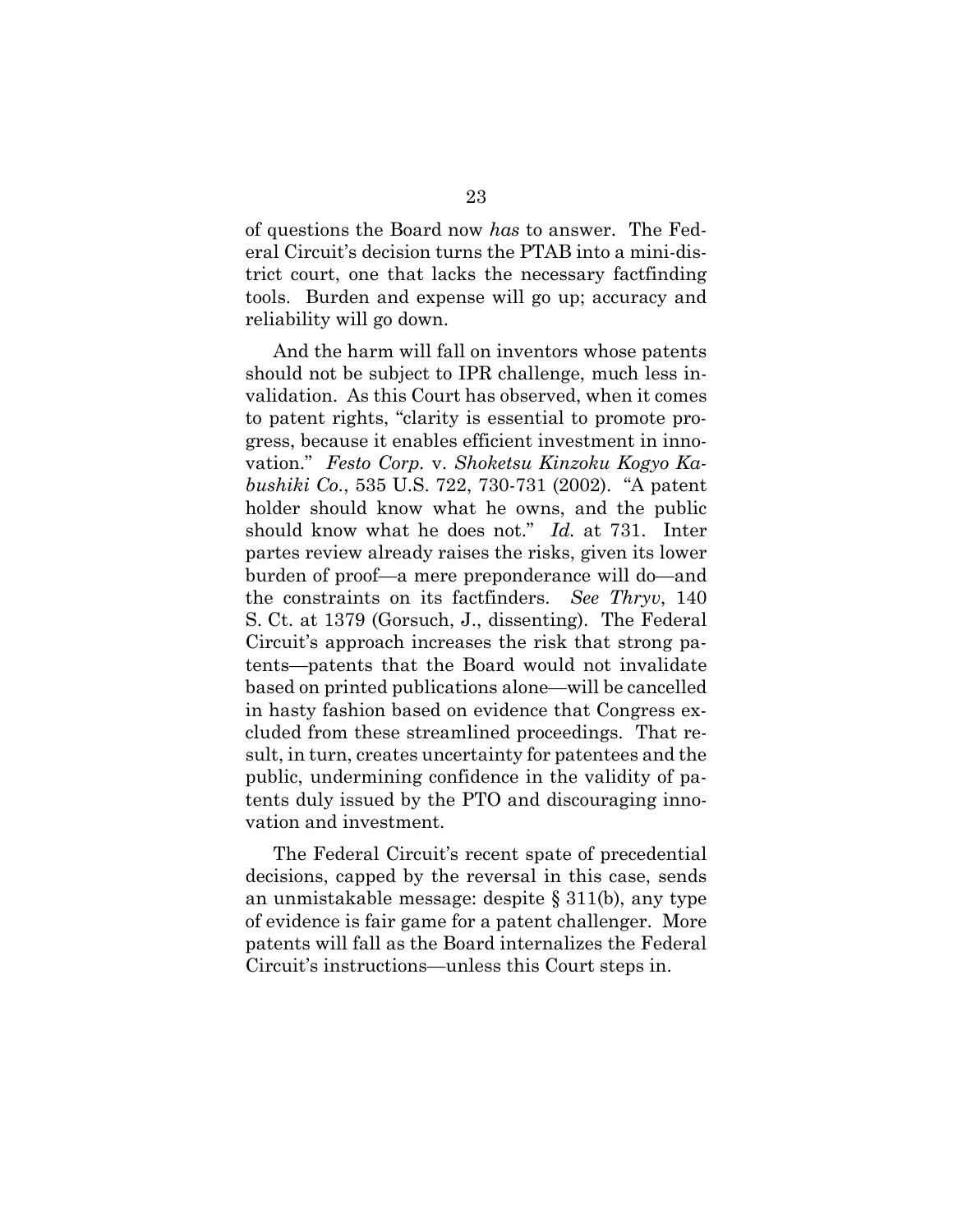## <span id="page-32-0"></span>**II. The Federal Circuit is persistently failing to follow the "ordinary remand rule" in appeals of inter partes review proceedings.**

The Board is part of the PTO, and the PTO is an administrative agency. That may seem self-evident, but the Federal Circuit has historically been reluctant to *treat* the Board like an agency by following the substantive and procedural standards of agency review. Accordingly, this Court has had to underscore that the Federal Circuit must review the PTO and its components as it would any other agency. And one of the ordinary elements of judicial review is the "ordinary remand rule": if an agency errs, a court should correct the error and remand, not substitute its own judgment for the agency's. It is time to apply the same rule to the PTAB.

## <span id="page-32-1"></span>**A. The PTO is subject to the same rules of agency review as any other administrative agency.**

<span id="page-32-3"></span><span id="page-32-2"></span>*Dickinson* v. *Zurko*, 527 U.S. 150 (1999), is the leading case establishing that the Federal Circuit should review the PTO as other courts review other agencies. The Federal Circuit had long been reviewing factfinding by the PTAB's predecessor under a less deferential standard (clear error), rather than the "ordinary APA court/agency standards" (substantial evidence). *Id.* at 153. This Court rejected that aberrant approach, explaining that because "the PTO is an 'agency' subject to the APA's constraints," and because the agency's "finding[s] constitute[] 'agency action,'" the Federal Circuit "must apply the APA's court/agency review standards." *Id.* at 154; *see also Cuozzo Speed Technologies, LLC* v. *Lee*, 136 S. Ct.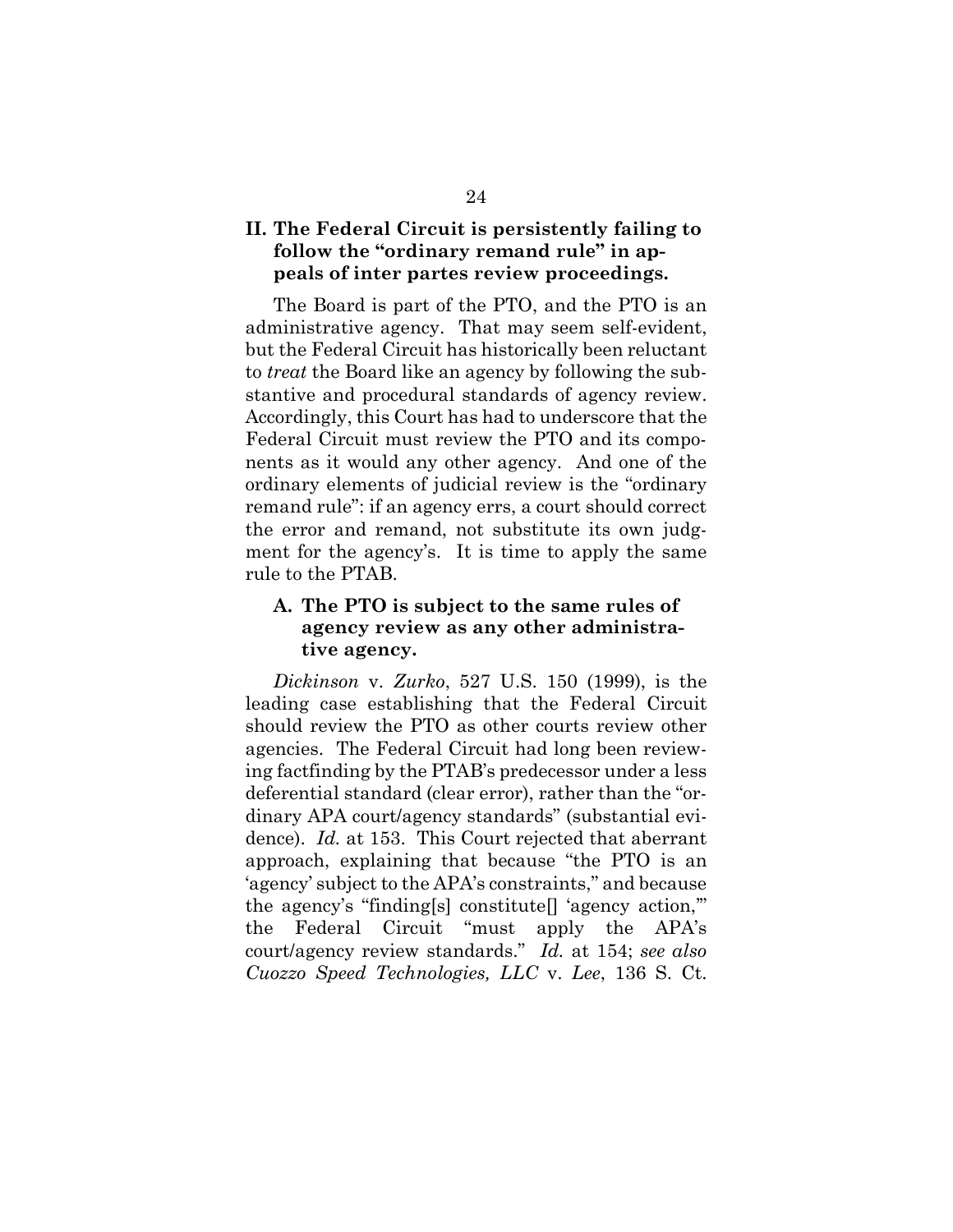2131, 2143-2144 (2016) (noting that "inter partes review is less like a judicial proceeding and more like a specialized agency proceeding").

<span id="page-33-2"></span>There are strong reasons to apply the ordinary principles of agency review to the PTAB. For one thing, there is the "importance of maintaining a uniform approach to judicial review of administrative action." *Dickinson*, 527 U.S. at 154. As this Court has explained, "[t]he APA was meant to bring uniformity to a field full of variation and diversity," and "[i]t would frustrate that purpose to permit divergence on the basis of" anything less than a clear statutory indication. *Id.* at 155. Moreover, the history of the PTO's governing statute in particular suggests that the agency is subject to ordinary judicial review: a prior version of the Patent Act gave a reviewing court the power "to take additional evidence and to substitute its judgment for that of the Commissioner," but the statute has since been amended to make clear that the court of appeals is "confined to the record made in the Patent Office." *Brenner* v. *Manson*, 383 U.S. 519, 525 (1966); *see* 35 U.S.C. § 144.

### <span id="page-33-4"></span><span id="page-33-1"></span><span id="page-33-0"></span>**B. The "ordinary remand rule" applies to Federal Circuit appeals from IPRs.**

<span id="page-33-3"></span>Under the "ordinary remand rule," a court that has rejected the stated basis of an agency's decision should typically return the matter to the agency to address any outstanding questions in the first instance. *See, e.g.*, *INS* v. *Orlando Ventura*, 537 U.S. 12, 16-18 (per curiam). That rule applies with equal force to the Federal Circuit's review of the PTAB's decisions in IPR cases.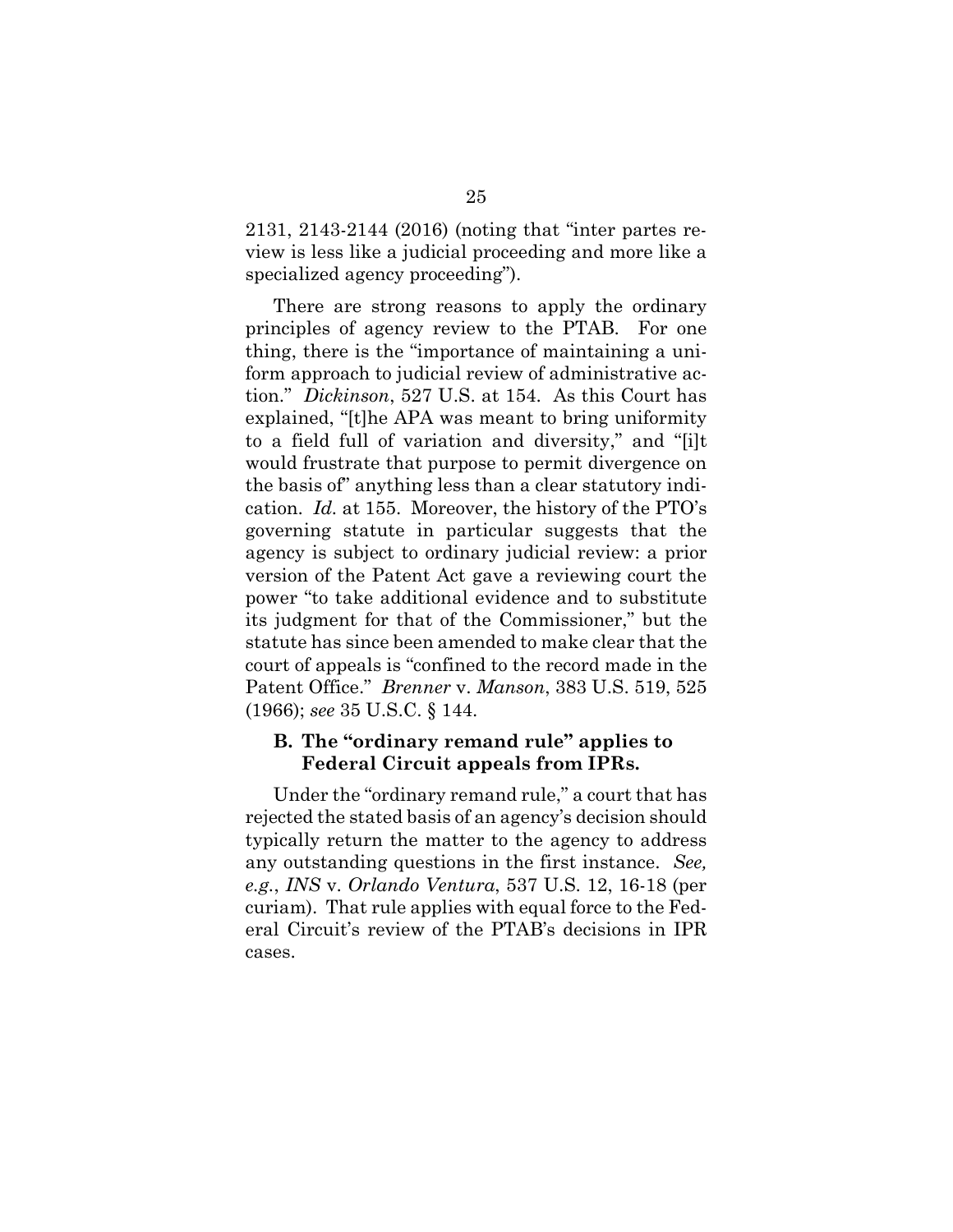<span id="page-34-4"></span>This remand rule stems from decades of this Court's precedent. In *SEC* v. *Chenery Corp.*, 332 U.S. 194 (1947), for example, the Court made clear that "a reviewing court, in dealing with a determination or judgment which an administrative agency alone is authorized to make, must judge the propriety of such action solely by the grounds invoked by the agency." *Id.* at 196. "If those grounds are inadequate or improper," the Court explained, "the [reviewing] court is powerless to affirm the administrative action by substituting what it considers to be a more adequate or proper basis." *Id.* From *Chenery*'s starting point, the Court has refined and reiterated the principle over the years: once a court has rejected the stated basis for an agency's decision, the proper course is to return the matter for the agency to resolve any outstanding issues in the first instance. *See, e.g.*, *Fed. Power Comm'n* v. *Idaho Power Co.*, 344 U.S. 17, 20 (1952) ("[T]he function of the reviewing court ends when an error of law is laid bare. At that point the matter once more goes to the Commission for reconsideration."); *Fla. Power & Light Co.* v. *Lorion*, 470 U.S. 729, 744 (1985) ("If the record before the agency does not support the agency action . . . , the proper course, except in rare circumstances, is to remand to the agency for additional investigation or explanation.").

<span id="page-34-3"></span><span id="page-34-2"></span><span id="page-34-1"></span><span id="page-34-0"></span>This Court reaffirmed that principle most recently in a trio of cases: *Orlando Ventura*, *Gonzales* v. *Thomas*, 547 U.S. 183, 185 (2006) (per curiam), and *Negusie* v. *Holder*, 555 U.S. 511 (2009). As these three cases make clear, this well-established rule—which the Court referred to as the "ordinary 'remand' rule," *Orlando Ventura*, 537 U.S. at 18—applies to all manner of agency determinations. *Id.* at 16-17 (applying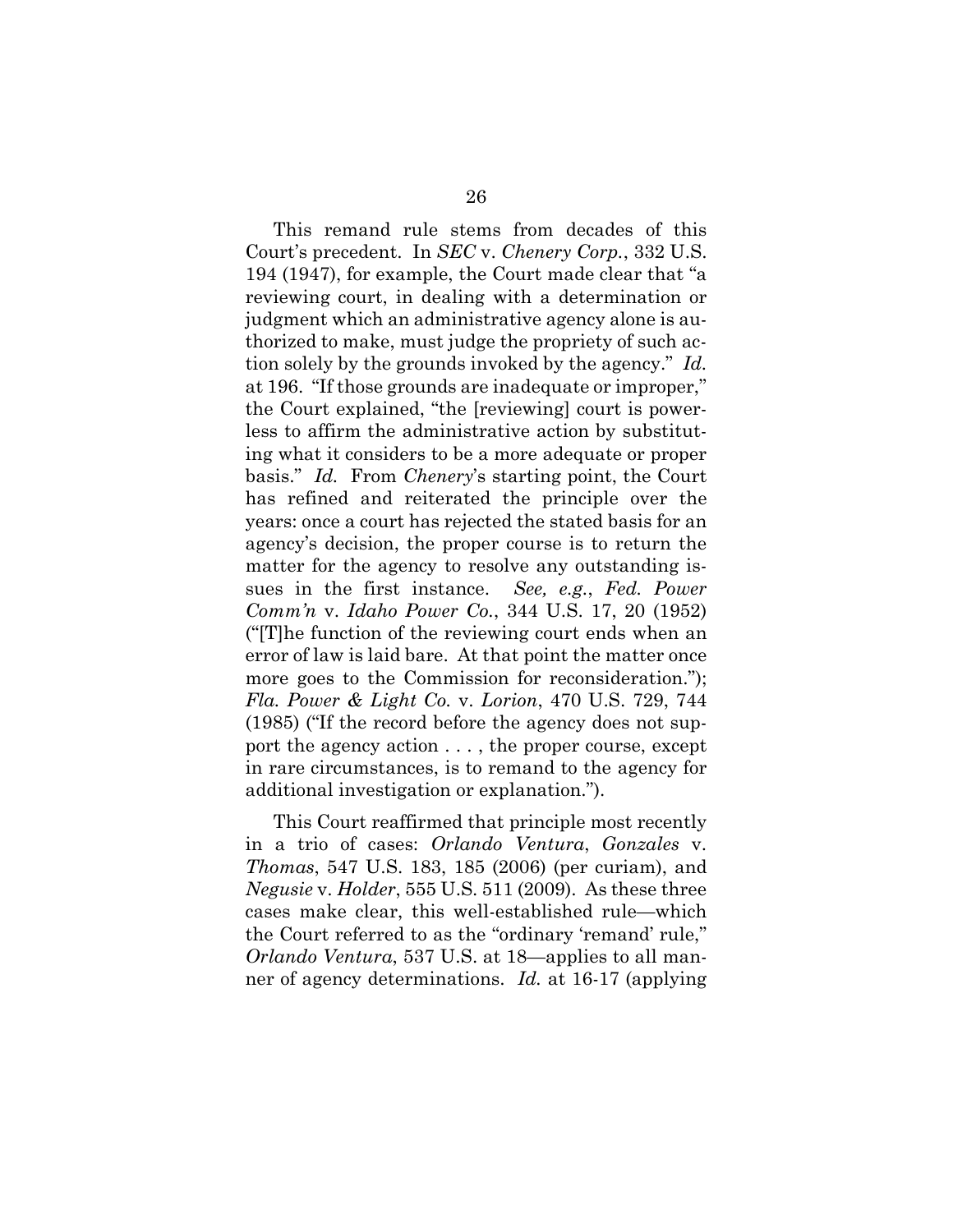<span id="page-35-1"></span><span id="page-35-0"></span>"the basic legal principles that govern remand") (citing agency cases from various contexts).[7](#page-35-4) Those include contested questions of fact, *id.* at 16; application of law to fact in the first instance, *Thomas*, 547 U.S. at 186; and resolution of a pure question of law on which the agency was owed *Chevron* deference, *Negusie*, 555 U.S. at 523. *See generally* Christopher J. Walker, *The Ordinary Remand Rule and the Judicial Toolbox for Agency Dialogue*, 82 Geo. Wash. L. Rev. 1553, 1575-1579 (2014) (discussing these cases).

<span id="page-35-3"></span>All of the considerations that supported the application of the ordinary remand rule in those cases apply with equal force here. Like the agency determinations in those cases, "statutes place" the determination of obviousness or anticipation in IPR proceedings "primarily in agency hands." *Orlando Ventura*, 537 U.S. at 16 (2002). Like the agency determinations in those cases, the PTAB "can bring its expertise to bear upon the matter; it can evaluate the evidence; it can make an initial determination; and, in doing so, it can, through informed discussion and analysis, help a court later determine whether its decision exceeds the leeway that the law provides." *Id.* at 17. And like the agency determinations in those cases, the question of obviousness or anticipation "requires determining the facts and deciding whether the facts as found fall within a statutory term." *Thomas*, 547 U.S. at 186. In short, as in those cases, there are "no special cir-

<span id="page-35-4"></span><span id="page-35-2"></span><sup>7</sup> Courts of appeals have likewise understood that these principles apply to agency review generally, not immigration specifically. *E.g.*, *Stone & Webster Construction, Inc.* v. *U.S. Dep't of Labor*, 684 F.3d 1127, 1137 (11th Cir. 2012).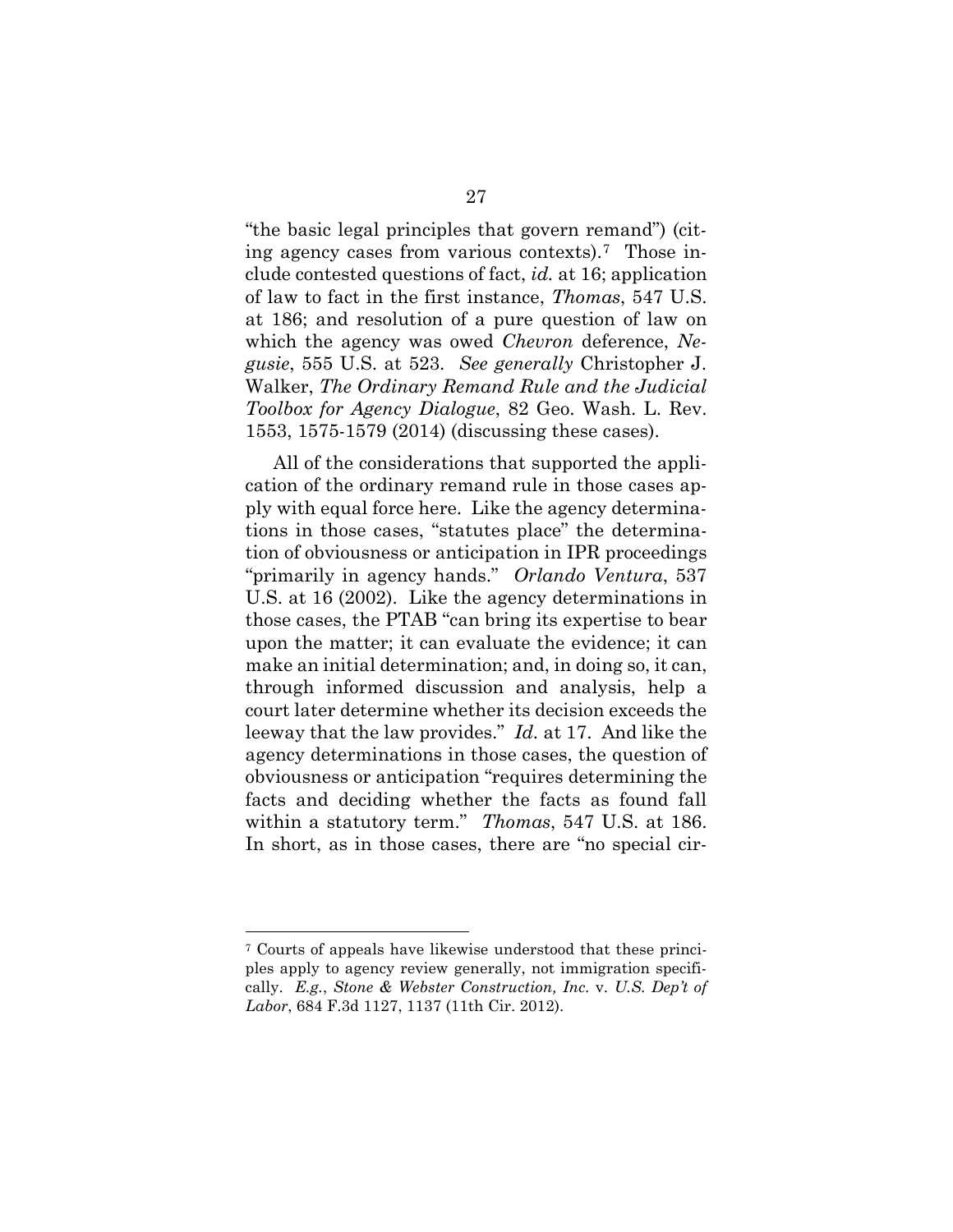cumstance[s] here that might have justified the [Federal Circuit's] determination of the matter in the first instance." *Id.* at 187[.8](#page-36-2)

#### <span id="page-36-1"></span><span id="page-36-0"></span>**C. The Federal Circuit is consistently failing to follow the ordinary remand rule.**

1. The decision below is emblematic of the Federal Circuit's failure to follow the ordinary remand rule. As discussed above, the Board in an IPR is required to make factual findings regarding the four *Graham* factors—(1) the scope and content of the prior art, (2) the differences between the prior art and the claims at issue, (3) the level of ordinary skill in the pertinent art, and (4) any objective indicia of non-obviousness—and then to weigh those factors against one another. *See supra*, at 12. Here, the Federal Circuit held that substantial evidence did not support the Board's reading of the prior art, including Alexander and Liff, and whether the challenged claims differ from it (matters that go to the first and second *Graham* factors). But that was not the end of the case: there were other issues for the Board to resolve in the first instance.

a. Most notably, the Board should have had the opportunity to reweigh the four *Graham* factors—including any objective indicia of non-obviousness—in the first instance. That weighing is exactly the type of decisionmaking that the ordinary remand rule was designed for. It involves, as *Thomas* put it, "determining the facts and deciding whether the facts as found fall within a statutory term." 547 U.S. at 186. And it

<span id="page-36-2"></span><sup>8</sup> Indeed, the case for remanding is even stronger in IPR appeals because—unlike in most agency cases—the government usually is not a party. So when the Federal Circuit decides issues without remanding, it does so without the benefit even of briefing from the agency's counsel.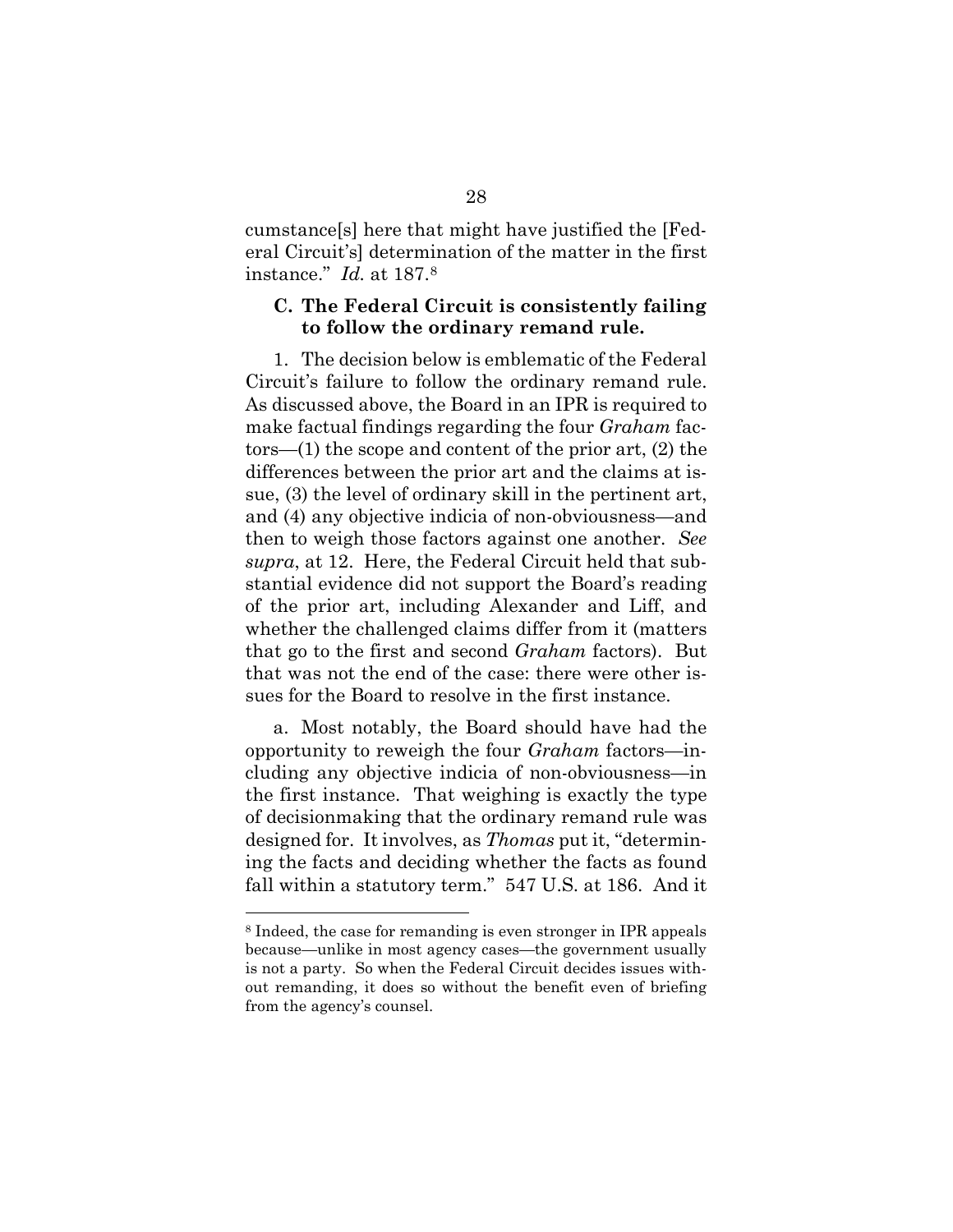presents, as *Orlando Ventura* observed, an opportunity for the agency to "bring its expertise to bear upon the matter" and to "help a court later determine whether its decision exceeds the leeway that the law provides." 537 U.S. at 17. The Federal Circuit improperly deprived the PTAB of that opportunity.

The Federal Circuit concluded that a remand was not necessary here because the Board had already described Baxter's evidence of objective indicia as "weak," and because Baxter "d[id] not argue [on appeal] that the Board's determination in this respect was in error." Pet. App. 17a. But, for two reasons, the Board's logic only underscores why a remand was appropriate in this case.

First, Baxter did not challenge the Board's assessment of objective indicia on appeal because *it had no occasion to do so*. Becton's appeal did not present (and its brief did not even mention) the issue. Nor could Baxter properly cross-appeal the Board's decision in its favor. *See, e.g.*, *Droplets, Inc.* v. *E\*Trade Bank*, 887 F.3d 1309, 1321-22 (Fed. Cir. 2018) (rejecting a crossappeal that challenged only an "alternative finding" in an otherwise favorable IPR decision).

<span id="page-37-0"></span>Second, even if the objective indicia were "weak," that does not lead inexorably to the conclusion that the claims-in-suit are obvious. The Federal Circuit reasoned that "weak evidence of secondary considerations . . . cannot overcome [a] strong showing of obviousness." Pet. App. 17a. But here there was *not* a strong showing of obviousness (and no adjudicator, including the Federal Circuit, ever found that there was). And, again, weighing the strength of one argument against the weakness of another is exactly the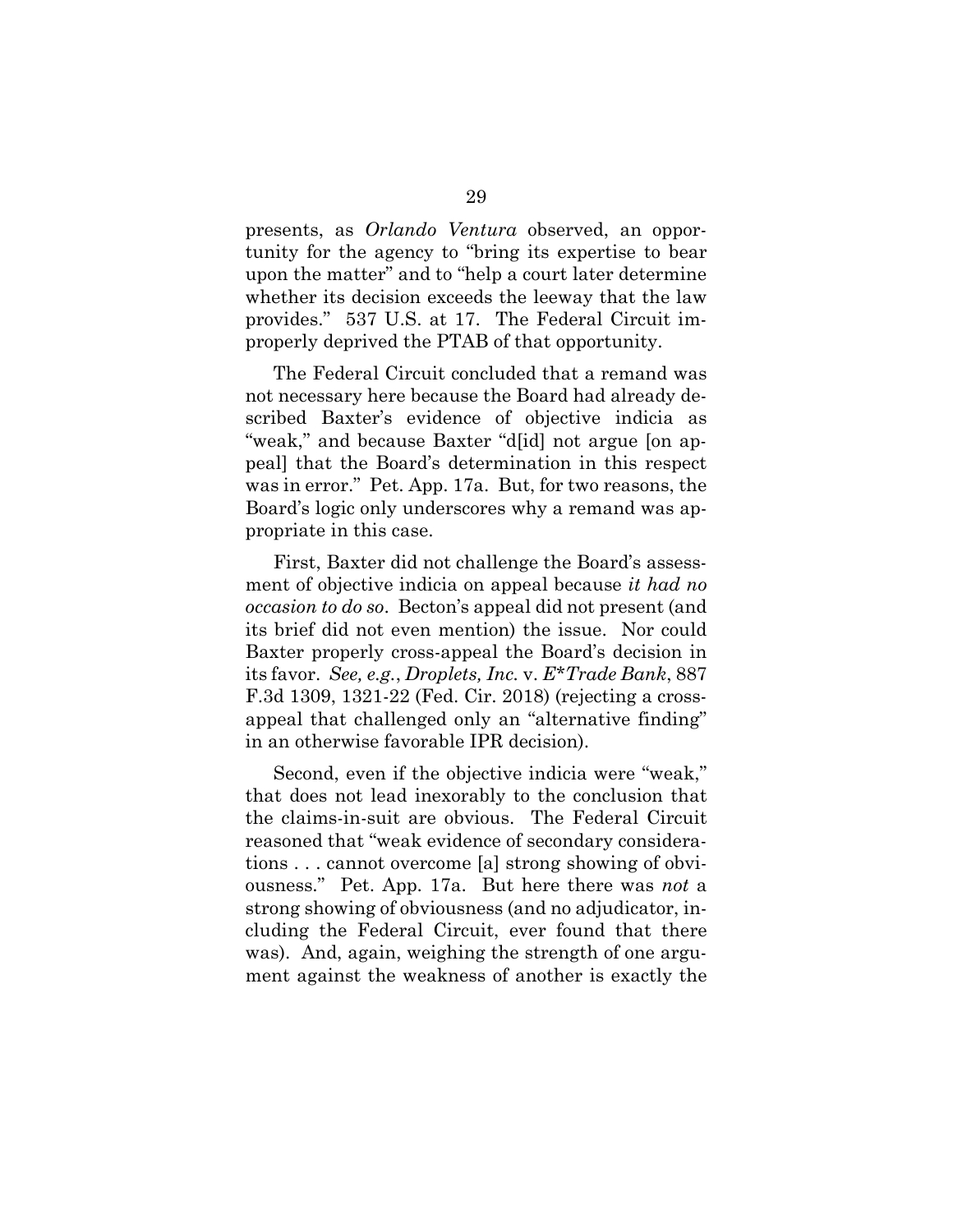type of weighing that is reserved to the Board in the first instance.

b. A remand would also allow the Board to review and correct its factual determinations related to the first three *Graham* factors with the benefit of the Federal Circuit's interpretation. For example, the Board analyzed the other disclosures of Liff and Alexander and a skilled artisan's motivation to combine those two references—against the backdrop of its findings regarding the verification and highlighting limitation. *See* Pet. App. 30a-31a. Now that the latter findings have been vacated, the Board should have the opportunity to address antecedent or interconnected findings in the first instance.

2. The Federal Circuit has never acknowledged the need to follow the ordinary remand rule in PTAB appeals. The decision below is part of a long line of decisions in which the court of appeals has usurped the agency's authority.

<span id="page-38-0"></span>In *Corning* v. *Fast Felt Corp.*, 873 F.3d 896 (Fed. Cir. 2017), for example, the PTAB held that all of the elements of the challenged claims were taught in several discrete prior-art references, but that a person of ordinary skill in the art would not have been motivated to combine those references. *See id.* at 899-900. On appeal, the Federal Circuit held that the Board's decision rested on a flawed claim construction. *See id.* 901. And, as relevant here, the court concluded that it was "not necessary or appropriate to remand for the Board to reassess the evidence in light of the correct claim construction." *Id.* In the court's view, its rejection of the Board's claim construction meant "there [was] only one permissible factual finding—a skilled artisan would be motivated to combine the prior-art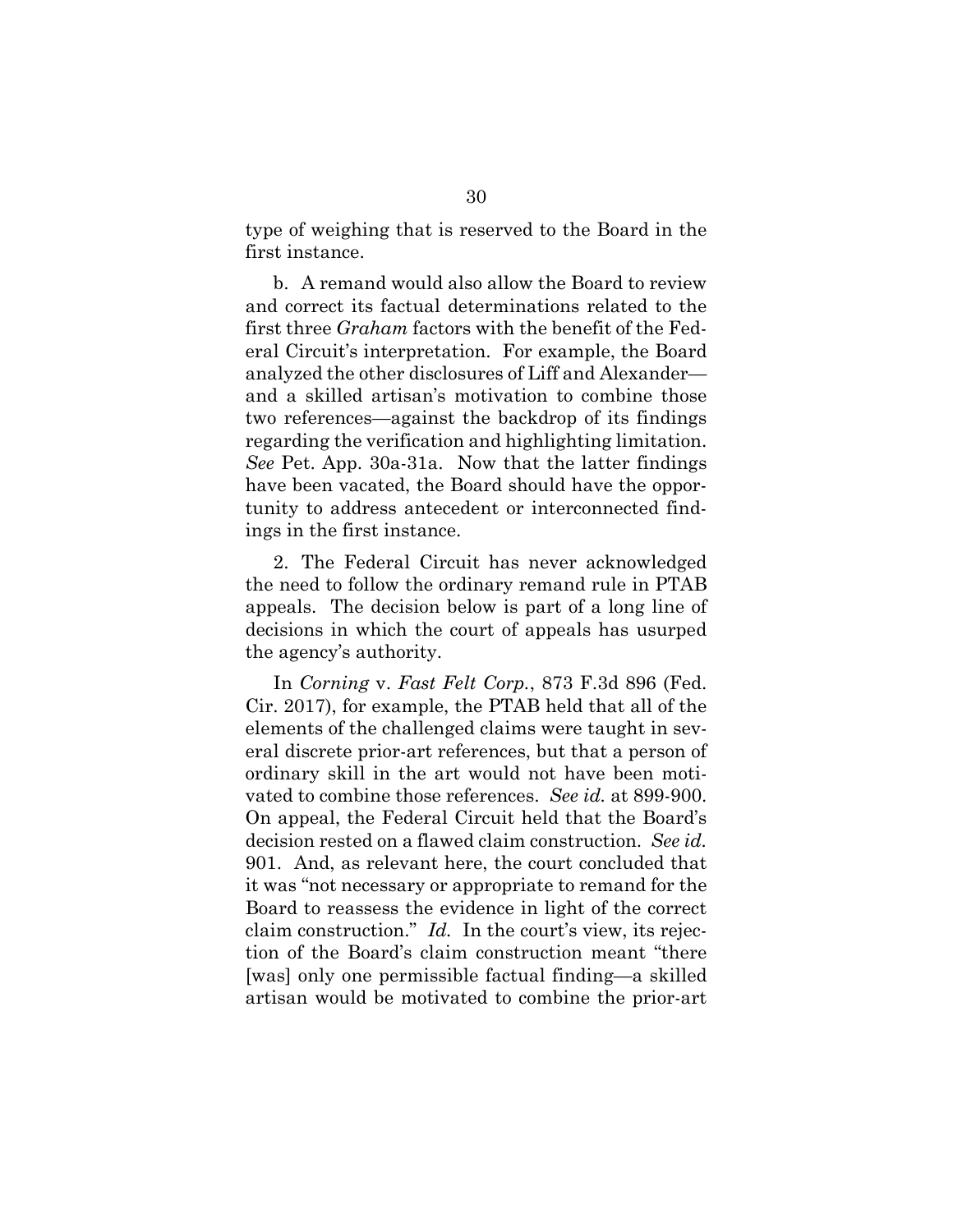<span id="page-39-1"></span>references." *Id.* at 903. As here, the court rested its decision in part on the fact that the *appellee* had not "challenge[d]" or "show[n] error" in an aspect of the Board's decision—namely, that all the elements of the claim were taught in the asserted references. *See id.* at 899 & n.3.

<span id="page-39-2"></span>The Federal Circuit likewise reversed a judgment of the PTAB and decided contested issues in the first instance *In re Hodges*, 882 F.3d 1107 (Fed. Cir. 2018). There, the Board held that a patent was anticipated by a prior-art reference. *Id.* at 1111. The panel majority concluded that the Board's reading of the reference was not supported by substantial evidence and reversed outright, on the view that there was "only [one] permissible" reading of the reference. *Id.* at 1113. The partial dissent, for its part, agreed with the panel majority that the PTAB misread the reference, but "believe[d] that the majority [went] too far in reversing the PTAB's anticipation finding." *Id.* at 1118 (opinion of Wallach, J.). The partial dissent reasoned that "the majority exceed[ed] its appellate authority by making an unsupported factual finding in the first instance and by failing to demonstrate that no other factual finding would be 'permissible.'" *Id.* at 1119.

<span id="page-39-3"></span><span id="page-39-0"></span>Other decisions abound in which the Federal Circuit has reversed a PTO decision outright, rather than remanding to allow the agency to resolve any remaining issues in the first instance. *See, e.g.*, *Canfield Scientific, Inc.* v. *Melanoscan, LLC*, 987 F.3d 1375, 1383 (Fed. Cir. 2021) (reversing the Board's finding of patentability and reaching the ultimate conclusion that certain patent claims would have been obvious); *PlaSmart, Inc.* v. *Kappos*, 482 Fed. Appx. 568, 574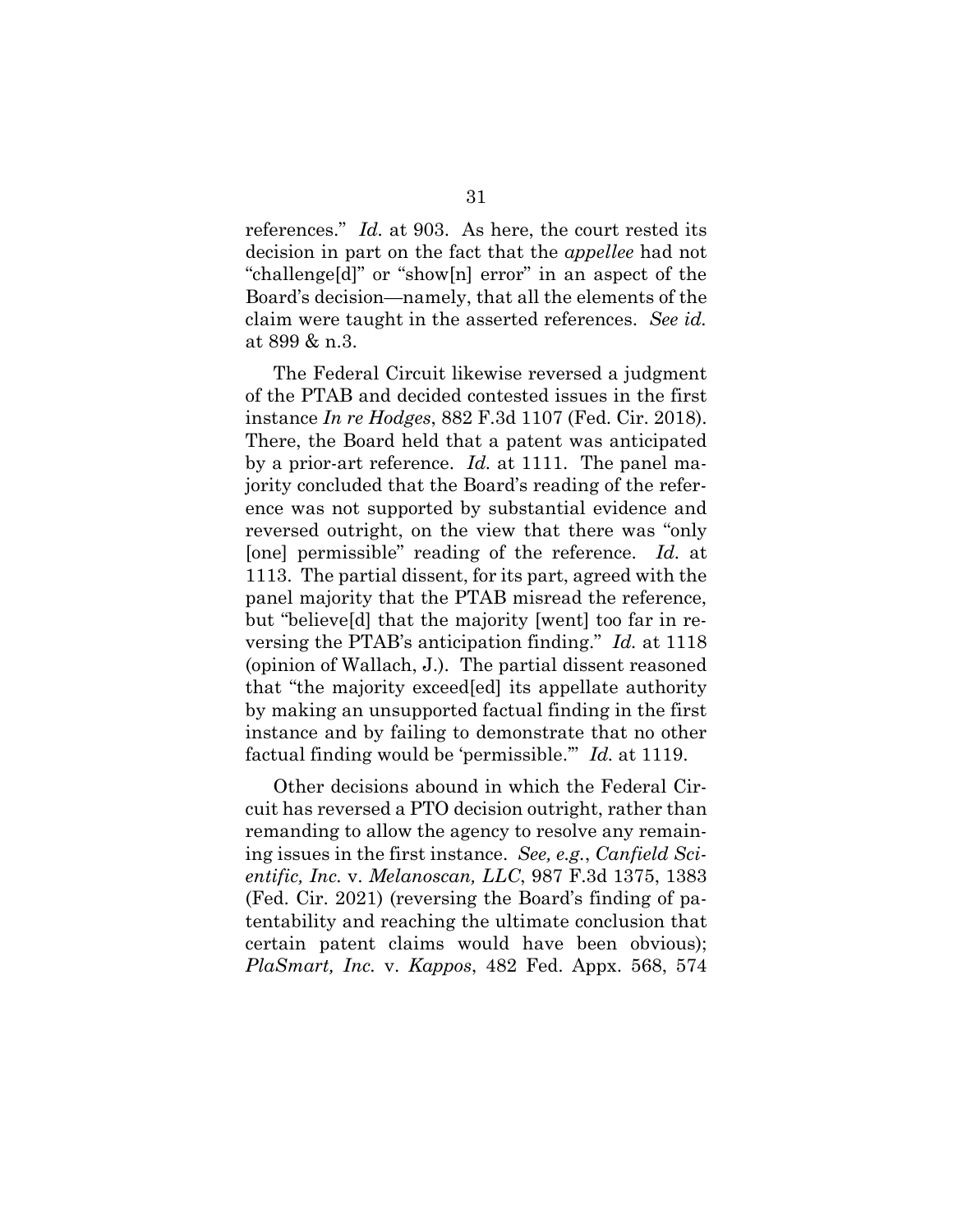(Fed. Cir. 2012) (in appeal of inter partes reexamination before PTAB's predecessor, reversing outright the agency's determination that certain claims are not obvious in part based on the court's view of what "would have been a common sense alternative design choice").

<span id="page-40-4"></span><span id="page-40-3"></span><span id="page-40-1"></span>3. Not only has the Federal Circuit decided that it may resolve contested issues not passed upon by the agency *after* addressing the basis of the Board's decision—the court has also declared that it sometimes need not address the basis of the Board's decision *at all*. In *In re Comiskey*, 554 F.3d 967 (Fed. Cir. 2009), the Federal Circuit decided that it did not need to "reach the ground relied on by the Board below—that the claims were unpatentable as obvious over [the prior art]—because [the court] conclude[d] that many of the claims [were] barred at the threshold by § 101." *Id.* at 973 (quotation marks omitted). The court attempted to reconcile that view with the *Chenery* principle on the ground that "*Chenery* not only permits [a court] to supply a new legal ground for affirmance, but encourages such a resolution." *Id.* at 975. The Federal Circuit has subsequently applied *Comiskey* to affirm PTO decisions on alternative grounds not addressed by the agency. *See, e.g.*, *In re Aoyama*, 656 F.3d 1293, 1298-1301 (Fed. Cir. 2011). Needless to say, that is inconsistent with how this Court has understood and applied the *Chenery* principle. *See, e.g.*, *Department of Homeland Security* v. *Regents of the University of California*, 140 S. Ct. 1891, 1909 (2020) (reiterating the rule "[r]equiring a new decision before considering new reasons").

<span id="page-40-2"></span><span id="page-40-0"></span>The Federal Circuit's practice of reaching new legal grounds goes hand-in-glove with the court's violation of the ordinary remand rule. As this Court made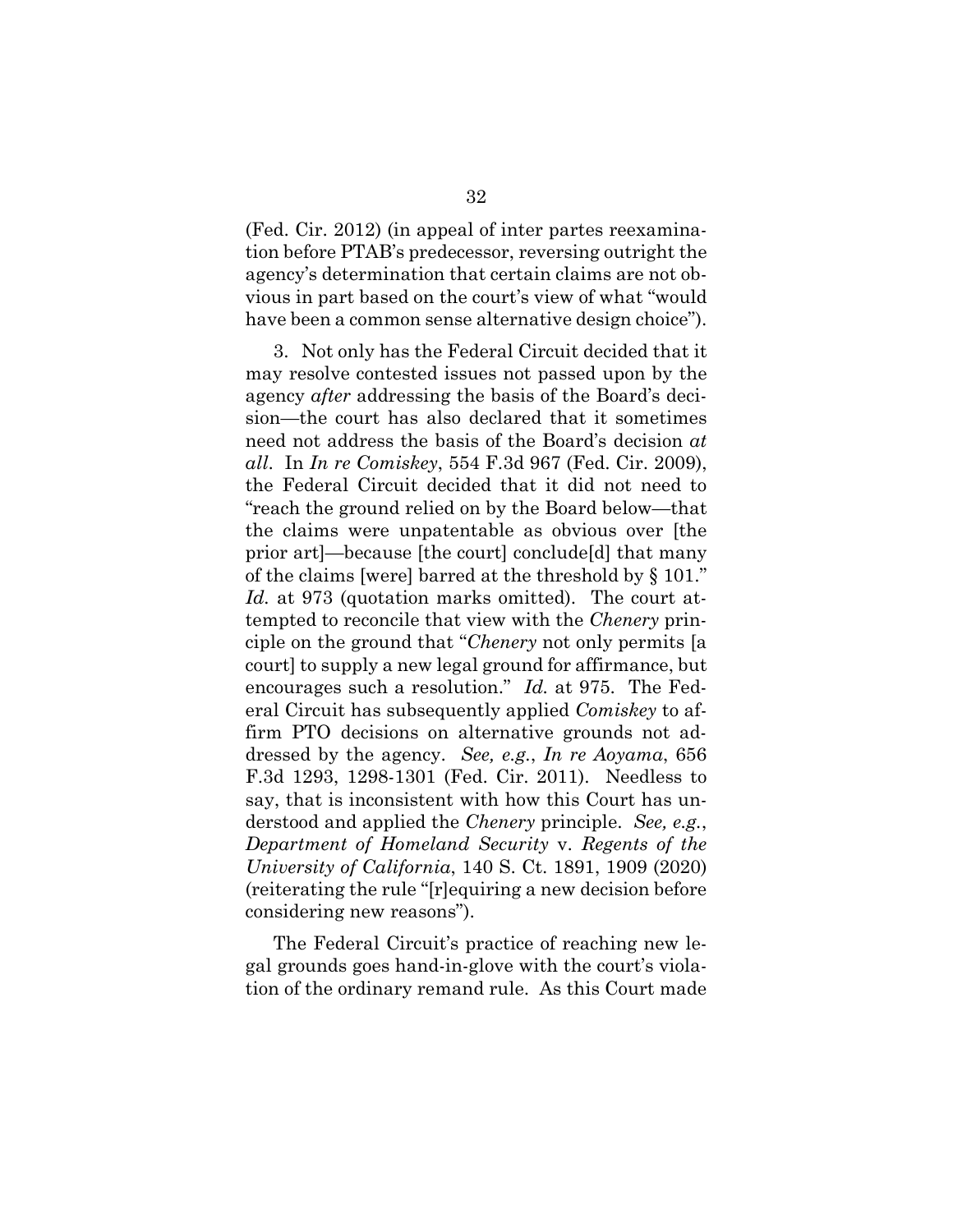<span id="page-41-1"></span>clear in *Dickinson*, however, the Federal Circuit is not entitled to create sui generis carve-outs to the ordinary operation of administrative law. *See* 527 U.S. at 153. And as this Court made clear in the *Orlando Ventura* trilogy, the ordinary remand rule applies to all manner of agency decisions. The Federal Circuit is simply flouting these rules.

### <span id="page-41-0"></span>**D. The Federal Circuit's approach warrants the Court's attention.**

Not only does the Federal Circuit's practice run afoul of decades of clear case law, but it also leads to unwelcome and anomalous results.

Most notably, the Federal Circuit's failure to remand effectively requires prevailing parties in PTO proceedings to brief all possible alternative grounds for affirmance—including grounds on which they lost before the agency but which ultimately proved not to make a difference to the agency's decision. After all, if an appellee does *not* raise those alternative issues in the Federal Circuit, it runs the risk that the court will reverse the PTAB's decision outright, resolving all remaining issues against the appellee. Yet it is precisely those type of arguments that *Chenery* disfavors in appeals from agency decisions. *See supra*, at 26. Nor can the prevailing party raise them in a crossappeal. *See supra*, at 29. In short, the Federal Circuit's approach requires a party to either engage in extensive (and potentially needless) briefing, or else forfeit its chance to raise an issue on which the Federal Circuit might later rely.

<span id="page-41-2"></span>This case demonstrates the conundrum. As discussed above, obviousness turns on a consideration of the four *Graham* factors. *See supra*, at 12. Here, the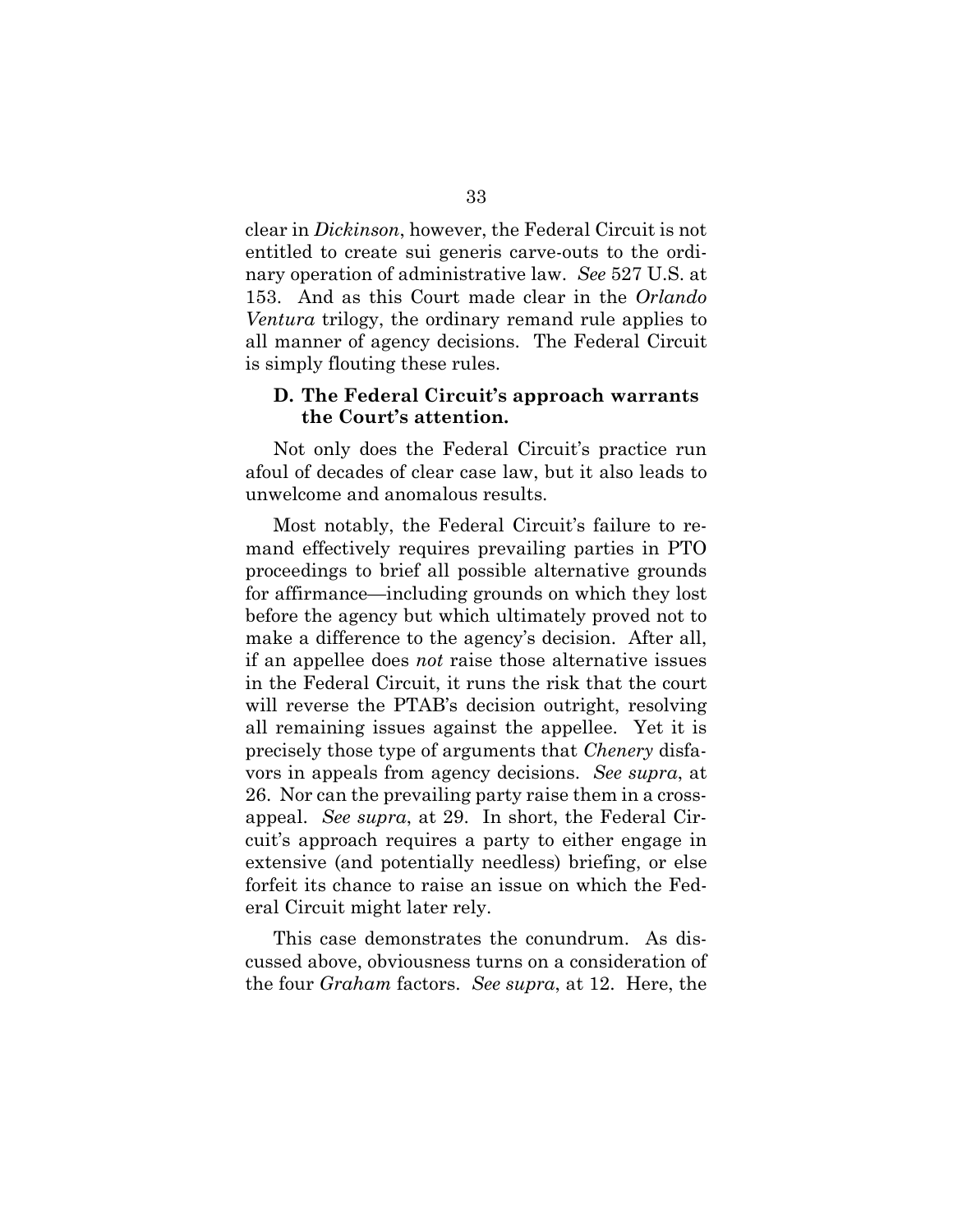Federal Circuit reversed the agency as to two of those factors—the scope and content of the prior art and the difference between the prior art and the claimed invention. But by reaching out and weighing the factors and deciding the ultimate question of obviousness, the court deprived Baxter of its opportunity to appeal issues decided adversely to it—*e.g.*, the determination that the objective indicia of non-obviousness were "weak." Future litigants who find themselves in Baxter's position will understand the need to brief every possible issue on appeal. Yet it was that sort of everexpanding litigation that the AIA and IPRs were designed to avoid in the first place.

\* \* \* \*

Congress constrained both the scope of an IPR and the scope of an appeal from an IPR. The Federal Circuit is persistently disregarding those constraints and improperly applying standards drawn from districtcourt appeals, "[r]egardless of the tribunal." And the cost is paid primarily by innovators like Baxter, whose patents survive IPR only to have the Federal Circuit declare them invalid. This Court should restore the boundaries that Congress drew.